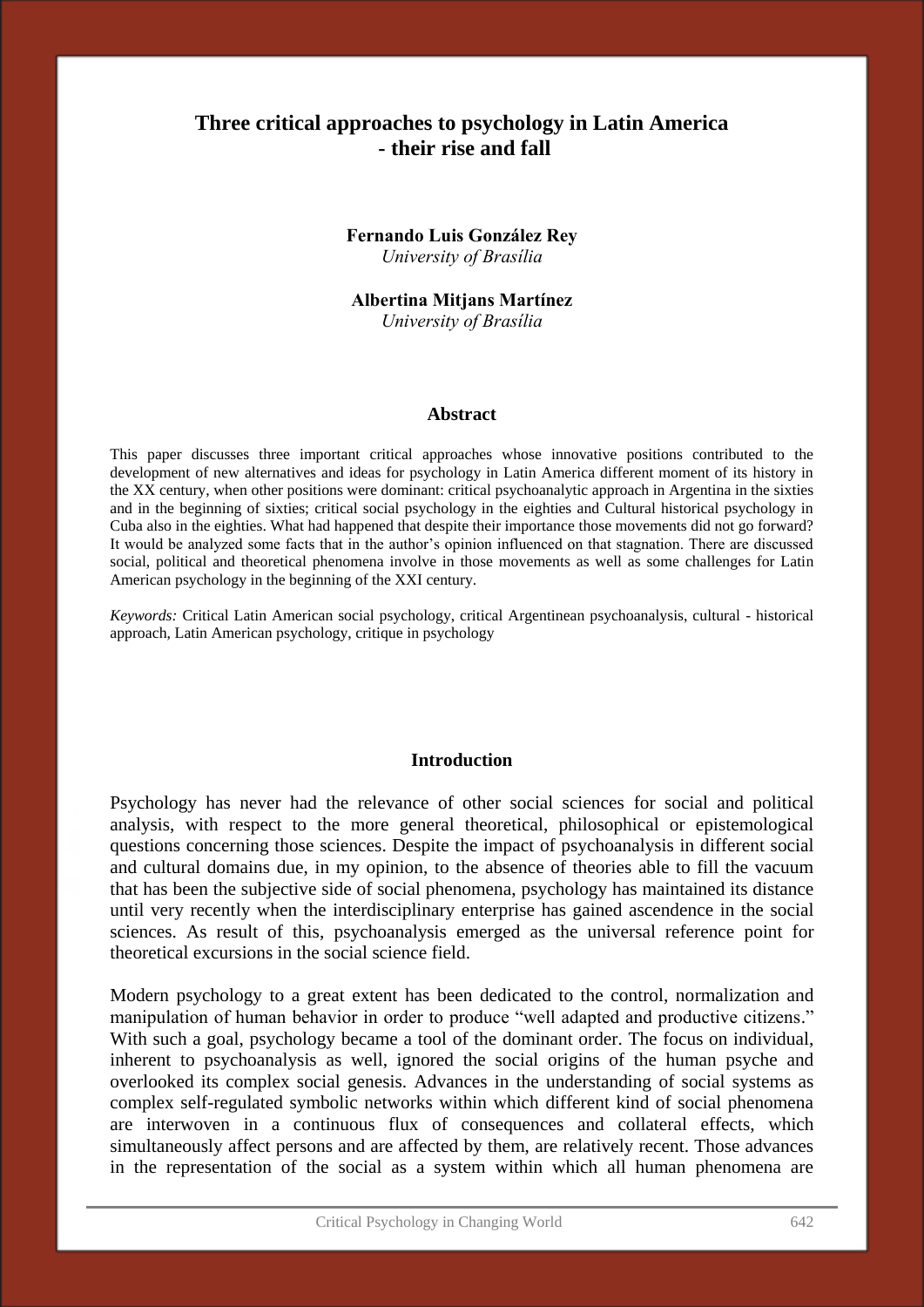interrelated were first explored within the tradition of Marxism. However, psychology in its instrumental and naive empirical orientation was for a long time excluded itslef from philosophy and from the rest of the social sciences.

The dominant positivist framework prevailing in social sciences is oriented toward an objective representation of knowledge based on a linear and one-sided correspondence between knowledge and reality. Despite the fact that psychology shares this dominant comprehension of science as an empirical arena, those theories which did not follow this path, in particular those grounded on clinical work such as psychoanalysis, had in common their metaphysical use of theories, understanding them as sources of truth instead of representing them as historically situated systems of knowledge. One main example is Marxism, which in its aim to discover the laws of history came to a metaphysical and teleological representation of history, which was viewed as being governed by impersonal laws. That representation was to a great extent responsible for ignoring the role of human subjectivity in historical and social processes, within which individuals appear as mere epiphenomena.

The question of whether a theory deserves to be considered as critical is an important point to be discussed, since 'critical' is not a categorization provided once and forever, since critical theorization is associated with context and history. A theory exerts a critical function when facing certain dominant conditions in a given historical moment. Freudian psychoanalysis, for example, should be considered as critical in relation to those theories centered on an empirical, phenomenal and methodological ascetic approach, which were dominant in academic circles in that time. It was also critical concerning the comprehension of the individual as a rational creature. However, Freudian psychoanalysis could be considered conservative in its attempt to become an expert system with privileged access to the person's inner world and its laws, in which psychoanalysis reproduced the same postivistic scheme as the orientation focused on 'knowing' the general laws of the subject.

Theories can be considered as critical when they are able to define new theoretical and practical alternatives to dominant representations and actions. While being critical in some respects, theories may be conservative in others, or become the foreground for the emergence of conservative positions. Historically, theoretical dogmas have emerged as the result of the institutionalization of theories.

There are many persons, groups and institutions, which, in attempting to define themselves as critics, become mere echoes of traditional established positions, placing themselves far from an authentic critical action. The attempt to always be a critic may lead to the trap of being involved in whatever critical positions are in fashion, which can be very dangerous since critique is always a mediated result of our own thinking in process. Dogma is characterized by freezing certain "truths" as real and unquestionable. Once a given position turns into dogma, it loses its critical capacity, regardless of its ideological color.

In psychology, a misunderstanding with regards to theory's functions is all too common. Theory has frequently appeared as split in two main assertions, either a simply conceptual label for empirical data, or as a metaphysical system within which is possible to find the origins of every phenomena. The hegemonic empirical comprehension of science has led to underestimate how much the researcher's ideas and imagination as inseparable from any theoretical account. On the other hand, theories have been frequently used as a "package of truth" ready to be applied, instead of considering them as an imaginary corpus of ideas grouped into a dynamic theoretical model able to generate intelligibility in relation to certain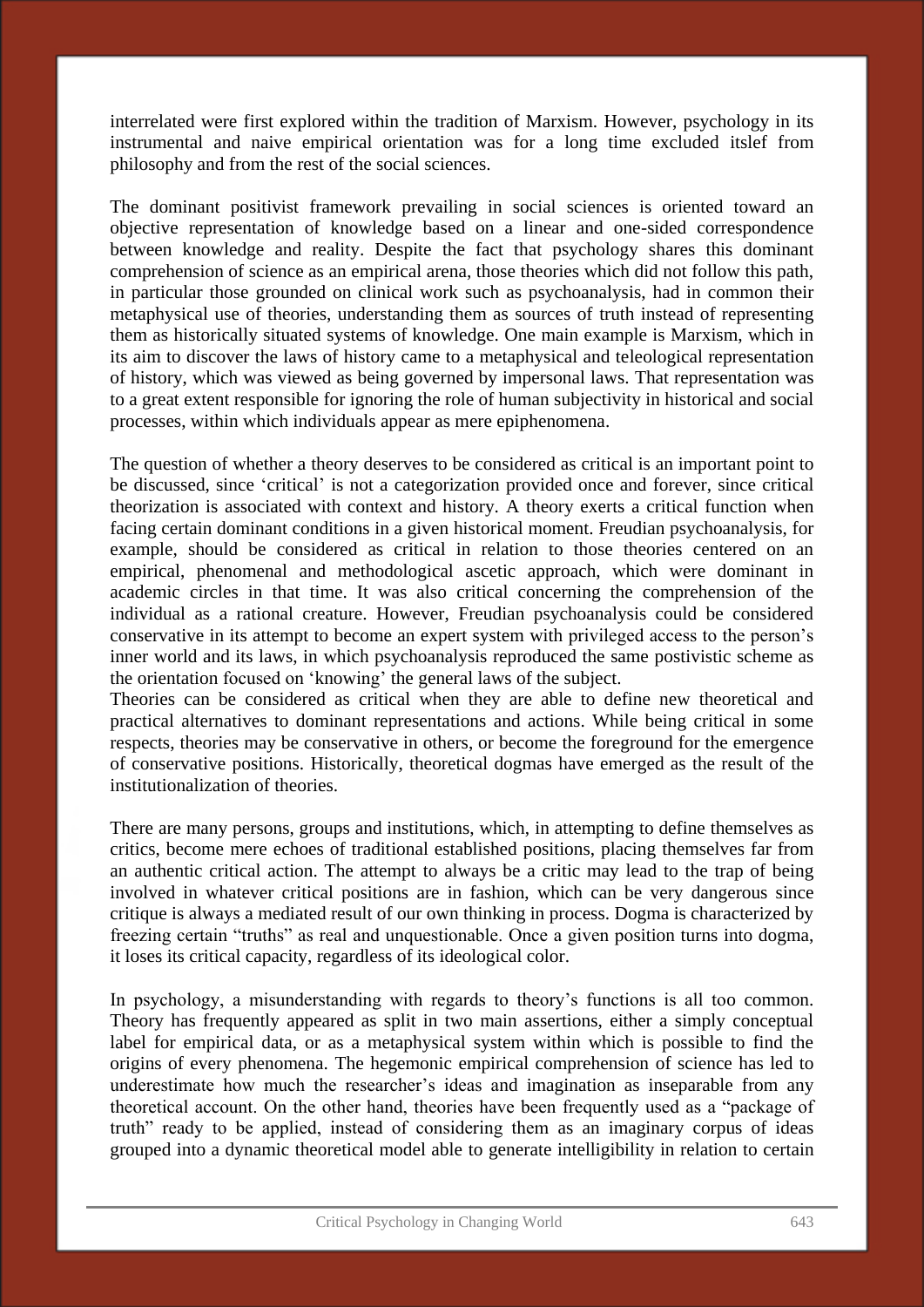questions. Problems, as they appear to science, are never exhausted by the different possible theoretical frameworks applied to their study.

In Latin American countries, as in any other peripheral countries, the production of theories is generally attributed to dominant centers, what can be considered as a remnant of a colonized mind. In many Latin American universities it is still a prevailing practice to teach psychology on the basis of the traditional theories from the beginning of the XX century, without any relation to the particular teacher's inquiries or theoretical positions. It is overwhelmingly a mimetic and reproductive relation to knowledge. As one of the pioneers of Peruvian psychology, R.Alarcon, stated:

Latin American psychology has certainly been a psychology founded on the merits of European and Anglo Saxon psychologies, as axis of cultural influence over us. This led to a typical ethnocentric psychology whose generalizations and principles are based on the reactions and behavior of persons who are different from us. In summary: doctrines, concepts, devices and techniques are imported from abroad. All this leads to the definition of our psychology as dependent. From this dependency we should obviously liberate ourselves. (1998, p. 56).

Historical studies of psychology in Latin America have mostly provided descriptive positions concerning data, relevant persons, and chronological sequences of events: this has been important since without history there is no identity, but we are in a moment where a more qualitative and critical evaluation of our history should be done. It is our proposal in this paper to bring into light three different critical and creative moments in Latin America psychology whose legacy has been overlooked: the social critical version of psychoanalysis developed by Pichon Riviere, Bleger and other relevant psychoanalysts in Argentina; the critical social psychology in its Latin American version in the beginning of the eighties (Martin Baro, M.Montero, B.Jiménez, T. Sloan, J.M.Salazar, P. Fernández Christlieb, J. Kovalskys, S.Lane, I.Dobles, González Rey, among others), and the cultural historical approach in Latin America, particularly in Cuba, also in the eighties. These approaches were mainly characterized by their theoretical, epistemological and practical contributions to psychology. They opened, in each case, new commitments of psychology to the concrete social reality of Latin-American countries, since on the basis of their contributions new problems and new practices began to be developed by many groups of Latin American psychologists.

### **A different approach to psychoanalysis in Argentina at the end of the fifties**

Instead of being subordinated to empirical American positivistic psychology, as in the rest of Latin American countries, Argentina was a differentiated core of psychoanalysis production in the middle of the fifties, a time in which the country lived through a period of strong cultural, political and economical development. As in any prosperous nation, Argentina experienced a growing critical intellectual movement in that time, which within social sciences was strongly influenced by Marxism, but also by Peronism. As result of this "cultural splendor" the level of publication in philosophy and social sciences was higher than in any other Latin American country. Under those conditions many relevant authors emerged, and outstanding among there were: Enrique Pichon Riviere and his disciple Jose Bleger. Both of them were very creative in their attempt to enrich psychoanalysis on the basis of Marxism and also in bringing the topic of human subjectivity to Marxism in an attempt to integrate psychoanalysis with social practice.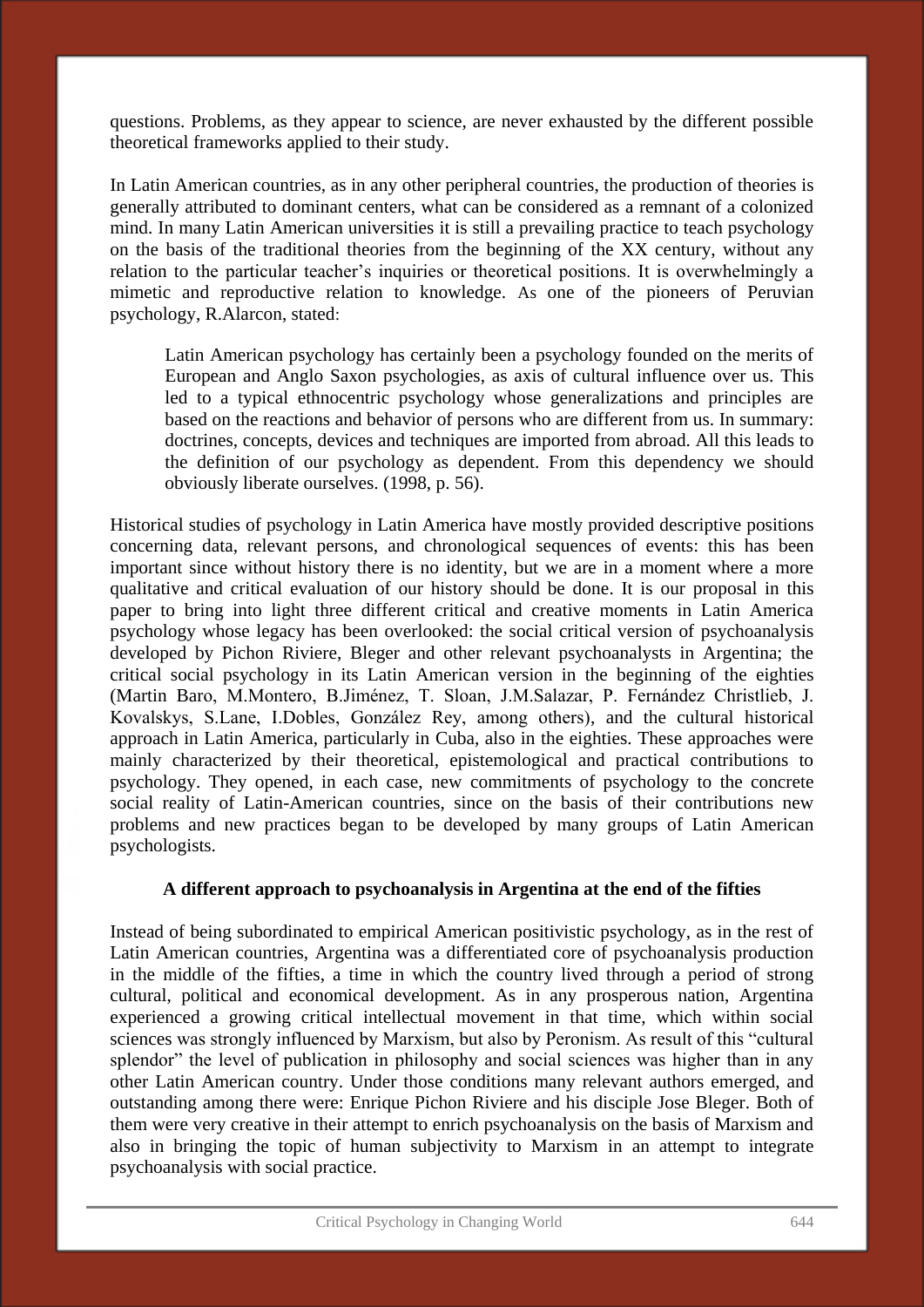Pichon Riviere's proposal was the development of a social psychology based on a critical approach to the dominant version of Freudian psychoanalysis, whereas Bleger centered on more theoretical and epistemological questions in an attempt to bring psychoanalysis into the social sciences, as it is possible to observe today in important European authors such as Frosh, Baraiser, Parker, and Hollway. Bleger was more academic, leaving an important writing legacy, whereas Pichon was invested more in the development of a psychoanalytic account of social psychology, intensively working on new group techniques. However , both of them were especially sensitive to the creation of new social uses of psychoanalysis, calling for new alternatives of work able to involve institutions, groups and communities. P.Riviere stated:

The social psychology that we defend has its focus in the study of the dialectical relation between social organization and the subject's unconscious fantasy… in other words, the relation between the social structure and the configuration of the subject's internal world, relations that are studied through the concept of the personal link. The subject is not only a relational one, but a produced subject (1987, p. 107). (Our translation)

That emphasis on the dialectical relation between social organization and the subject's unconscious fantasy was a great step ahead in that time, when a more naturalistic and individualistic approach characterized psychoanalysis. In his representation of the social genesis of the subject's internal world, he emphasized societal organization, a topic that was completely overlooked by psychology by that time and even was absent in the genesis and development of the cultural-historical approach in the Soviet Union, where the dialectic was progressively engulfed by a dogmatic determinism from "external to internal" in which the internal was identified with external objects and actions.

Bleger shared with Pichon Riviere a sensitivity to the social organization of the unconscious and advanced further with a deep critical analysis of the metaphysical character of Freudian dynamic theory. On the basis of the concept of drama as it was discussed by Politzer (1955), Bleger made a distinction between the first and second moments of Freud's work, calling the attention to the first one, in which, according to him, Freud advanced an understanding of human behavior within the person's life, studying the genesis of person's behavior and symptoms within the complex network of human relations and contradictions. That moment was identified by Bleger as the Freudian dramatic moment. Bleger stated:

Freud, from the beginning, assumed a completely different position, as a result of which he studied the symptom in relation to the life of the sick person (this difference is in relation to the formal way used by psychology in the study of the psychological functions, separating them from the vital course of life). However, information coming only "from outside" about all the events of life can not give the meaning and the understanding of the symptom; this comprehension is only possible when the facts are put together as they were subjectively lived, felt by the sick person, which permits the explanation of the symptom in terms of its function and as part of human behavior. It is this way of defining human behavior that I call dramatic. It means, in the end, that the description, comprehension and explanation of behavior based on the patient's life, as a moment of the whole of all his/her behavior (1988, p. 90).

Bleger highlighted, through the idea of drama, a new representation of subjectivity which resulted from "human immersion" within social life. But while recognizing the social genesis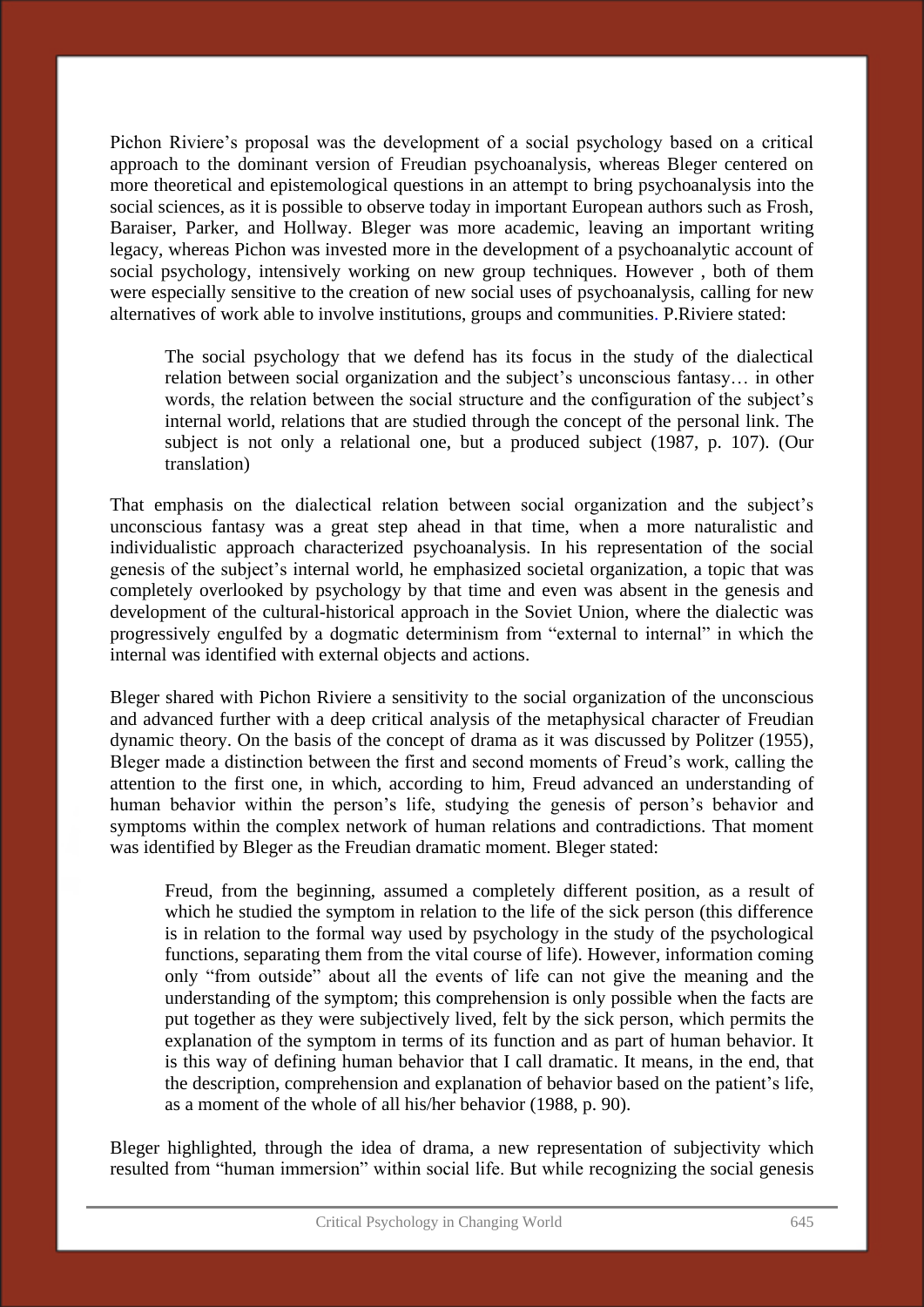of subjectivity, he did not understand that social origin as a linear and one-sided social determination over subjectivity. The impact of social influences on human psyche was drawn by Bleger as "the way they were subjectively lived." That complex understanding about the genesis of psyche is very similar to that outlined by Vygotsky through his definition of "*perezhivanie.*" That concept was an attempt to understand the social genesis of the human psyche as inseparable from the generative character of human psyche based on the child's psychological structure at the moment of experiencing any social influence.

Behavior was understood by Bleger very differently from the way it was defined by behaviorists. He defined behavior as a system involving human actions and the different ways they are subjectively lived by the person. This original and creative definition integrated human actions, the contexts and the person's subjective structure as a dynamic interweaving system, without mechanical reductions to one another in quite a dialectical definition. By recognizing the social genesis of psyche, the author preserved the relevance of psychological structure, not as determinant, but as an active part of that complex system in process within which either behaviors or symptoms are generated. An individual's psychic structure represented the historical synthesis of how persons lived their social experiences at that moment of their lives: this historical synthesis is a subjective production in movement.

Bleger attributted special relevance to some of Freud's first works in which Freud considered the person's life as the main source for analysing the complex persons' simbolical expressions referred to the unconscious world. Bleger quoted the next paragraph of Gradiva as an example of the Freud's position in that time: "… every person who wants to make an interpretation on the dream of another person should focus on all the details of the living events experienced by the person, both in his/her internal life as in his/her social life" (1998, p. 90). This Freud's statement was really promissory as an example of the path that psychoanalisis could be followed if later Freud could not make the option by his metaphysical turn. This analysis in relation to Freud was very innovative in that moment.

According to Bleger, Freud could not advance further in this conceptualization because of the metaphysical approach of his dynamic theory. On this question Bleger wrote:

The theory developed by Freud in his attempt to generalize and to abstract the facts of the dramatic, was the dynamic theory, in other words, the reduction of behavior to permanently interwoven vectors of force; but those vectors suffered in Freud's hands the same metamorphoses they experienced in other scientific fields: from vectors that descriptively replaced facts in a synthetic way, representing a complex interaction between different facts, they turned those syntheses into causal factors as sufficient and final explanations of any human behavior… … In doing so, a descriptive term used as a vector was assimilated to an ontological entity, to a true entelechy, as a result of which the dramatic is completely relegated in his study (1998, p. 91-92). (Our translation from Spanish).

Bleger advanced his strong critique of Freudian metaphysics throughout his work. In this critique he entered into profound contradiction with the psychoanalytic institutes that were transforming psychoanalysis into dogma. On the dogmatic character of Freudian theory, he writes:

The person and human facts are replaced by true mythical entities; the difference with the classic mythology is given by the fact that the latter posed gods in special confines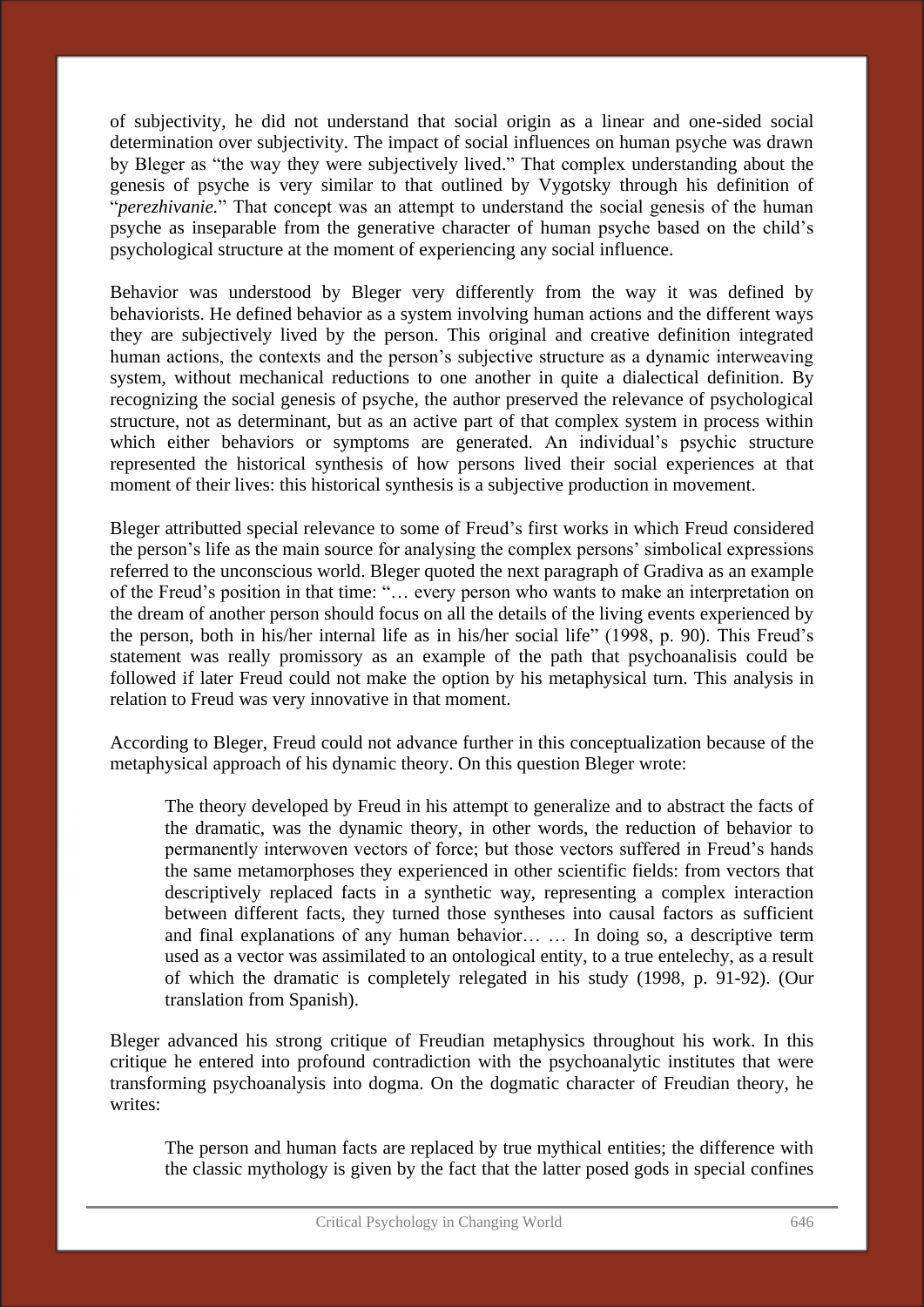(Olympus, the sky, etc), meanwhile the mythology into which the dynamic turned itself placed the mythical entities within us. We appear as the incarnation of the entelechies as a result of which the word is viewed as the externalization of the movement of such entelechies (1998, pp. 92-93). (Our translation from Spanish)

Bleger's critique of psychoanalysis outlined a new representation of subjectivity grounded in culture and social life. Bleger, supported by his dialectical thinking and his sensitivity regarding the social basis of human psyche, went beyond Freud and Vygotsky, advancing towards a theory of subjectivity from a cultural social standpoint. On the other hand Vygotsky, despite creating the basis for a new approach to the topic of subjectivity, could not develop further his proposal. (González Rey 2007, 2008, 2009). However, Bleger's work as a whole, as a systemic approach remains poorly known even in Latin American countries up to now. The references to his works are partial and fragmented and his more important contributions have not found new developments in any Latin American country.

Bleger, once again in a similar way to Vygotsky, brought to light the relevance of fantasy for psychoanalysis, a topic which remained overlooked in psychology for a long time.

Another important fact in the history of psychoanalysis is the inclusion of the patient's fantasies: in doing this the psychical field was delimited, once instead of considering objectively the patient's life, from "outside", psychology turned to look at the events of life as the patient feel them. Psychology was delimited as the study of the subjective side of human experience (1998, p. 110-111).

The human psyche as subjective phenomenon does not represent a copy of reality as was postulated by the concept of reflection in Soviet psychology. Since he didn't suffer the same political pressures as Soviet psychologists, Bleger developed the concept of subjectivity as a consequence of a dialectical approach in the understanding of the relationship between the social and the individual; he overcame that dichotomy recognizing in subjectivity a new qualitative phenomenon that emerges as the result of that relationship. The recognition of the generative character of subjectivity (González Rey, 2002, 2008, 2009) is fundamental for a non mechanical understanding of the social character of the human psyche; subjective processes can never be explained merely from social influences, since any production should be analyzed as result of the self organization of the system within which that production takes place. The system as Bleger understood it, immersed in the drama of life, was not an entity, but a living system that permanently reorganized itself on the ongoing subject's action. Bleger was not able to continue to develop the theoretical apparatus that he had developed significantly through that complex path, leaving this theoretical challenge to the future.

Besides his original theoretical work, Bleger also attended to the epistemological requirements involved in the study of subjectivity despite the silence of psychology on this matter. That silence conspired against the development of new methodological paths able to answer the new questions posed by psychoanalysis. Based on his dialectical epistemological view Bleger criticized Freud's use of the concepts in the following terms:

What took place was that, when facing the absence of systematized dialectical thought, Freud, making an enormous effort, attempted to grasp the course of the dialectical flux of human life through the formalist mechanism. One consequence of that is the vicious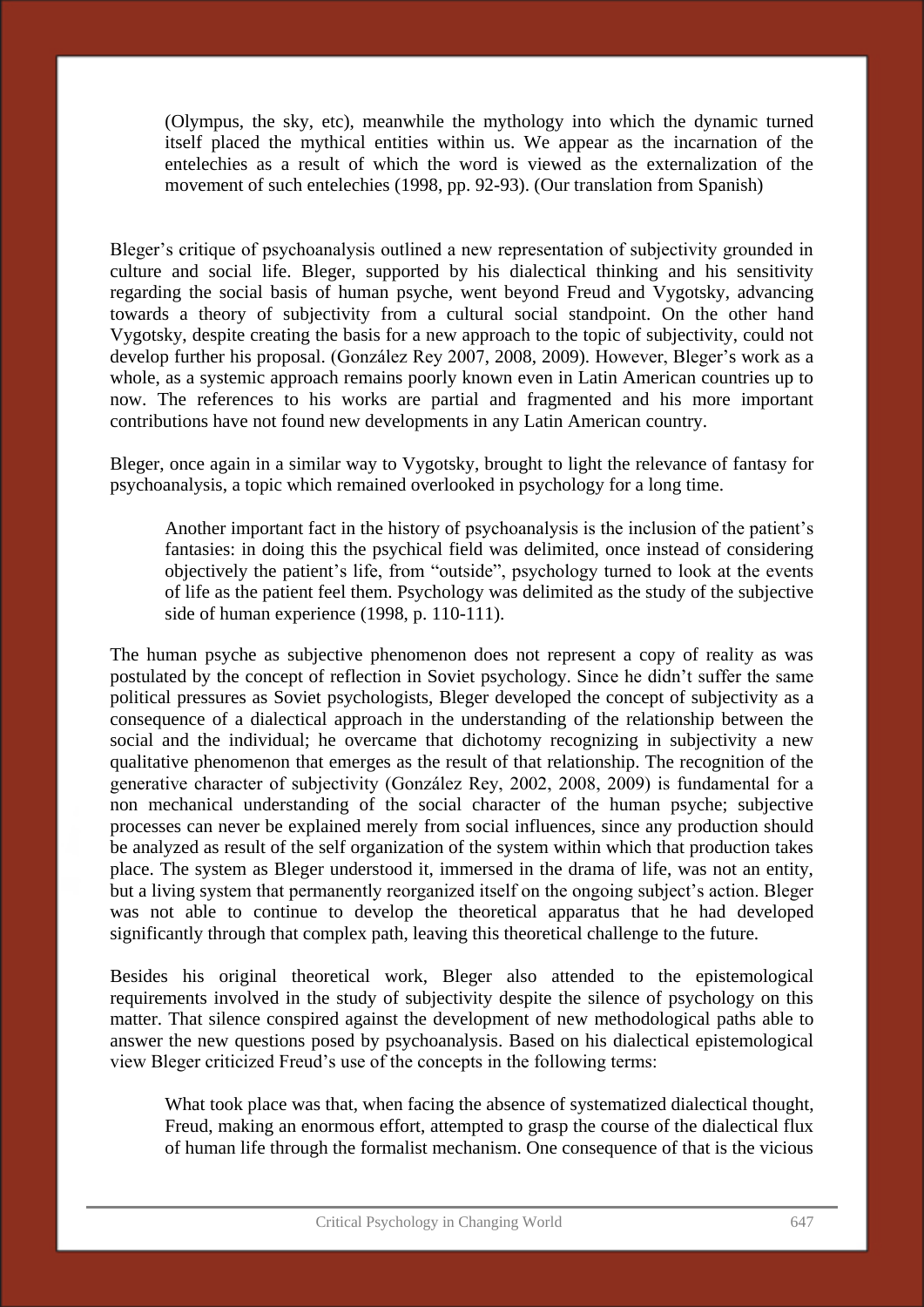procedure oriented to "objectifying", to "substantiating" the phenomenon: death and life turned into concrete entities themselves (1998, p. 62).

Freud treated the concepts as objective entities. The psychic realm is being located inside, resulting in the treatment of unconscious as a closed intrapsychic structure that determines behavior from inside. The dialectical interweave between social life and individual psychological organization is not possible with this mechanical assumption. The representation of objectivity founded on the concrete, on the comprehension of life phenomena as things interrelated to one another within a well-established game between predefined entities, can not function as the epistemological basis for the study of subjectivity within a dialectical account. The gap between theoretical and epistemological principles in Freudian psychoanalysis was responsible in a great extent for the underdeveloped methodological side of psychoanalysis. Hidden under the shell of clinical work, psychoanalysis, for a long time, avoided the review of its procedures within a methodological discussion, which only took place in recent years - Frosh (2007, 2008); Parker (2005).

Bleger's relevant theoretical and epistemological contribution also had political implications since his emphasis on the social character of human psyche expressed his orientation to the topics of health and institutions emphasizing the relevance of communitarian and institutional practices and questions for a professional psychological work rather oriented to social than to individual clinical consultation, which was the only professional attention associated with psychoanalysis in those days in Argentina. The political commitment of his orientation to social context is clear in the following claim:

The function that should be fulfilled by mental health professionals, and for every person involved in the social sciences and in the sciences oriented to the study of human beings in general, should not be circumscribed to a strictly 'scientificistic' task. The chances of working in a political sense with the arms given by science could find an important avenue in the extension of the work of psychoanalysts and psychologists as assessors, not only in enterprises such as schools as it has been done for a long time, but also in political organizations and social movements (1973, p. 516).

Bleger's ideas were taken up again in Argentina by the critical psychoanalytic movement Plataforma (1971) in which he was involved from the very beginning, writing the first chapter of the theoretical and political platform of that group published under the title *Cuestionamos* (1971). *Cuestionamos* involved many important Latin American psychoanalysts principally from Argentina, and it was headed by M.Langer. Summarizing the orientation of that movement, M.Langer, in her prologue to the book *Cuestionamos* stated: "In synthesis: psychoanalytic interpretation can complement our sociological and political understanding, but it would lose completely its meaning enterely if, instead, we assume it in an isolated way, integrating its practices and knowledge as part of the social strcuture that Marx made intelligible.". (1971, p. 20).

The contributions discussed above were an important step ahead for the development of a new approach to subjectivity with important consequences for research and the practice of psychology in our countries. However, several interrelated facts account for the lost influence of that critical movement in Argentina, among which were: The exile of most of the critical psychoanalysts who were involved in 'Plataforma' because of the increasing military repression exerted after the military coup in the sixties (1966); the Bleger's premature death at the age of 49 in 1972, and the invasion of Lacan's psychoanalysis in Argentina in the eighties.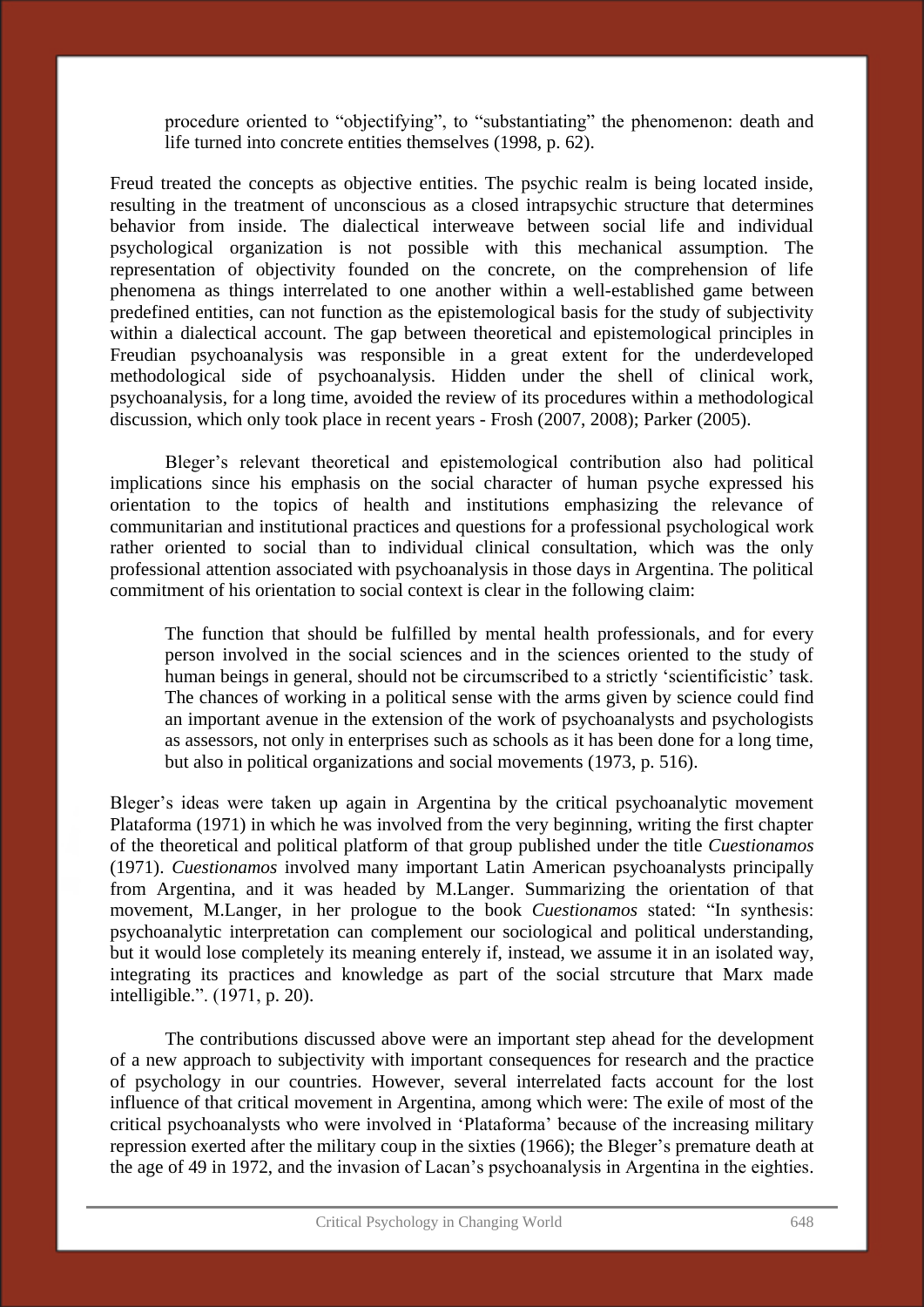But the question to be addressed here is: why has this important legacy not found space in Argentina as part of the social movement oriented to the recuperation of social memory, which extends itself to all the sectors of the society? In my opinion the dominant interests of the universities and the professional associations after those changes were also responsible for this movement's fall into oblivion.

It is amazing that until the present, the subjective side of social cataclysms such as fascism, Stalinism, the brutal bloodsheds taking place in Africa, among others, have been mainly unexplored by literature. It may be the avoidance of the subjective character of human existence, a consequence of the dominant rational representation of human being, society and its dominant institutions. With few exceptions during the Modern period, among which H.Arendt, Elias, Weber, Fanon and R.Luxemburg should be mentioned, among others, the subjective processes in social and political phenomena have been omitted, with human behavior appearing as a mere epiphenomenon of social events. The processes involved in how social life is part of human subjective production are still conceptualized by many important authors as forms of internalization, a concept that in one way or another always emphasizes the external facts as primary in relation to subjectivity, which, in fact, is as real as social facts are.

The silence in relation to that important psychoanalytic movement in Argentina in the eighties has not been an exception in the history of intellectual movement in Latin America; the absence of references of authors like J. Marti, Mariategui, E.M. Ostos, F. Ortiz and others relevant intellectuals from our countries in the Latin American social literature is also notorious. As J.Pérez has incisively noted:

... the philosophical trends coming from Europe or North America, whatever they were, Derridian deconstruction, Poststructuralism, Postmodernism or Postcolonialism, become temporal fashions, not because they have not a philosophical value in themselves, but because the immaturity of Latin American intellectuals, in particular the academics who transformed them into fashions, taking from them the more strident ideas, their vocabularies, of which they can make fast and temporary use, while they prepare for the next ideas which will replace these ones (1999, p. 203).

This attempt of many of our intellectuals to move into the "top of the wave" of world theoretical fashions without having own lines of thinking makes manifest their fear and insecurity when thinking for themselves. The theories, as Pérez notes, are taken in the form of their "more strident ideas and vocabularies", avoiding a real and critical interlocution with them. This is an impediment to the enrichment of our own theoretical positions and to progress in looking for new lines of research. From this theoretical snobbism nothing new can be produced. Those trends also have several social consequences, which conspire against Latin American development in this field, for example the false egalitarianism in our academic circles, the bureaucratic order which could not recognize scientific merits, the absence of serious academic evaluations of the scientific works, among other deviations. This trend has been in a great extent responsible for keeping ourselves in a dogmatic stance toward psychology. Theories are assimilated as dogmas, not as systems of intelligibility to be used as the basis for the development of new ideas and problems on which the original theories could also be questioned.

The configurations of all these facts mentioned above were based on the interruption of Pichon Riviere's and Bleger's legacy to psychology. The exile of most of those critical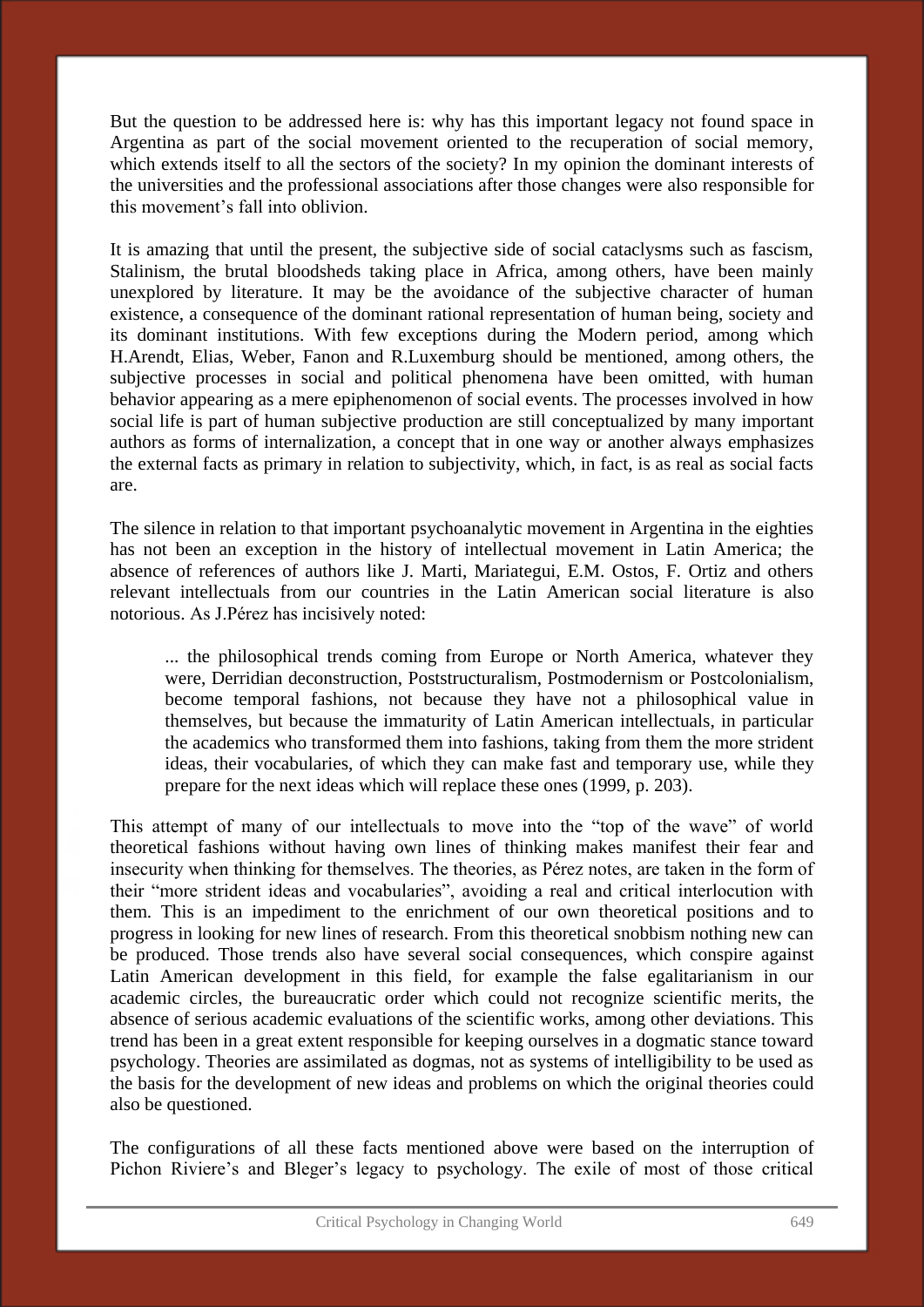psychoanalysts who came together under 'Plataforma' movement, among which were the candidates who followed that legacy, despite the tensions arisen between them and Bleger when they broke away from the Argentinean Psychoanalytic Association. Some of those psychoanalysts returned to Argentina some years or decades later but the institutional crisis in the Argentinean universities as result of the military regime and of the growing chaos in which the country is submersed nowadays were facts that made it very difficult to bring into the present and to continue that inconclusive legacy that could be defined as one of the more creative periods in Argentinean psychology.

### **The critical movement in Latin American social psychology in the eighties**

The critical Latin American approach to social psychology in the eighties found its epicenter around Central America and the Caribbean countries; however, psychologists from many different countries also participated in that movement there, among which I like to make a special mention of S. Lane from Brasil and T.Sloan from the United States.

Central America was a very explosive zone from a social and political point of view, expressing tension that to a great extent was inspired by Cuban Revolution and by the magic decade of the sixties, whose impact was relevant all over the world. Many guerrillas and revolutionary movements were established in that period, in particular in Nicaragua, El Salvador and Guatemala. Besides this, in South America there also emerged strong urban guerrilla movements in Uruguay and Argentina, as well as different movements of resistance in Chile after the military coup that, headed by Pinochet, overthrew the government of Salvador Allende that had been democratically elected in free elections. All those processes were inseparable from the aggressive policies of the United States against Latin America, which had a clear expression in the proliferation of military dictatorships in many countries of the continent in that decade.

In the context of the above mentioned events, many critical voices against dominant individualistic psychology started to emerge within Latin American psychology. Those critical voices made contact to one another through various meetings and conferences held in the region. Because of the attraction exerted by the Cuban Revolution in those days, many of those critical psychologists were interested in the Cuban experience, which strongly influenced all events mentioned above which took place in that decade in our continent. This fact encouraged us to organize several regional meetings in Cuba in which definite contacts between psychologists from Cuba, Venezuela and Mexico were established. On the regional level, meetings took place between psychologists in Venezuela, México, Costa Rica and Cuba, for example the Cuba–Mexico Psychology Weeks and the Community Psychology Meeting organized in Cuba through the Ministry of Health, and the National group of Health Psychology headed at that time by García L.Averasturi. Despite different theoretical and methodological approaches due to our different backgrounds, we all had in common a critical approach regarding the gap between psychology and social realities in Latin America.

In those days a group of Cuban psychologists established contact with Jose Miguel Salazar, Maritza Montero, M.A.Banchs, J.M. Cadenas among other Venezuelan psychologists, as well as with many Mexican psychologists such as Bernardo Jiménez, Jorge Molina, Darvelio Castaño, German Gomez, Gilberto Limon, and others, who were critics in their different fields of work. From the Cuban side the psychologists more involved in those exchanges were Albertina Mitjans, Juan Guevara, Manuel Calviño, Carolina de la Torre, Mara Fuentes,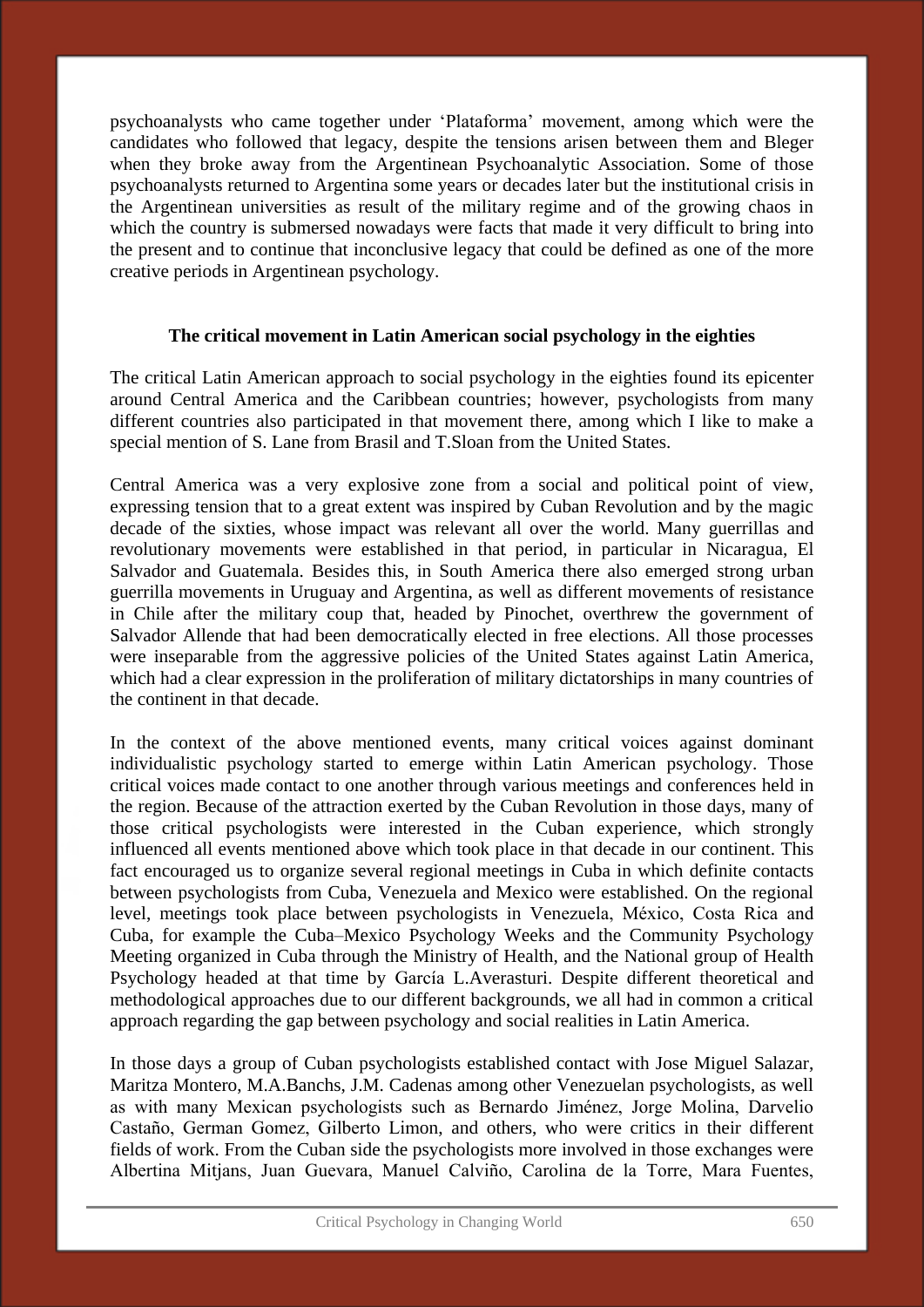Mónica Sorin and myself, all from the School of Psychology of the University of Havana. In that time the openness of the Faculty of Psychology of the University of Havana was relevant to Latin American psychology, which its staff achieved with the direction of A.Mitjáns. The leadership of Cuban psychology in those days was exerted by the School of Psychology of the University of Havana.

According to Lane (1981), in parallel to those meetings, courses and conferences held in Caracas, México and Havana, in the Interamerican Congress of Psychology that took place in Miami in 1976, the status of social psychology in Latin America was thoroughly discussed and strong criticism was addressed to the positivistic and aseptic social psychology that prevailed in the region. Also, according to her, this movement continued growing and strengthening in the Interamerican Congress held in Lima, in 1978. After this congress and inspired by the discussions that took place there, the Brazilian Association of Social Psychology was founded, headed by Silvia Lane, who hence, played then an important role in the development of a critical social psychology in our continent. Some years later, Lane would get involved in the above mentioned group of critical social psychologists.

 In the beginning of the eighties, after the Interamerican Congress of Psychology held in Quito in 1983, the Interamerican Society of Psychology began to move its gravitational center from the United States to Latin America, in a process that was very relevant for the development of the social critical movement under analysis here. In the subsequent Congresses of Santo Domingo and Quito, in 1981 and 1983 respectively, the topic of social and health problems in our countries continued to be central within the agenda, from which resulted a general call for a new psychology able to answer to those questions. After the later congress of Quito in 1983, the conditions for a definitive turning point within the Interamerican Society of Psychology were ready, and this would come with the Caracas Congress, in 1985.

 The Caracas Congress gathered those psychologists who took on the works that marked the origins of that critical social psychology (Martin Baró, J.M.Salazar, M.Montero, B.Jiménez, I.Dobles, S. Lane, E. Lira, J.Kovalsky and González Rey, among others)<sup>1</sup>. In that Congress Martin Baró's original ideas had a profound impact over the participants. Also, very relevant was the presence of Paulo Freire, around whose attendance various informal meetings by psychologists of the region were organized. Those changes were possible thanks to the efforts of the board of the Interamerican Society in those days, as well as to the relevant work done by the National Organizing Committee in Venezuela. On that board of the Interamerican Society were J.M.Salazar, G.Marin, M.Fishbein, G.Bernal, and A.I.Alvarez, whereas Maritza Montero lead the National Committee, in which E. Sanchez, E.Wiesenfeld, M. Orantes, and J.M.Cadenas participated, among others.

 Another important step forward at the Caracas Congress was the decision to hold the XXI Interamerican Congress of Psychology in Havana in 1987. In this Congress, the active exchange among the informal groups of psychologists oriented to a critical social psychology continued, leading to new projects and proposals. The Congress in Havana also represented an important political moment for psychology in Latin America. One interesting experience that came to my mind from those days was the invitation made by the Brazilian social psychologist Aroldo Rodríguez, who was part of the mainstream of traditional social psychology in Brazil, to Martin Baró, J.M.Salazar, A. Blanco (Spain) and González Rey to a

<sup>&</sup>lt;sup>1</sup> In that Congress plans were made for the book *La Psicologia Politica en América Latina*, edited by Maritza Montero, which includes chapters by all the psychologists mentioned.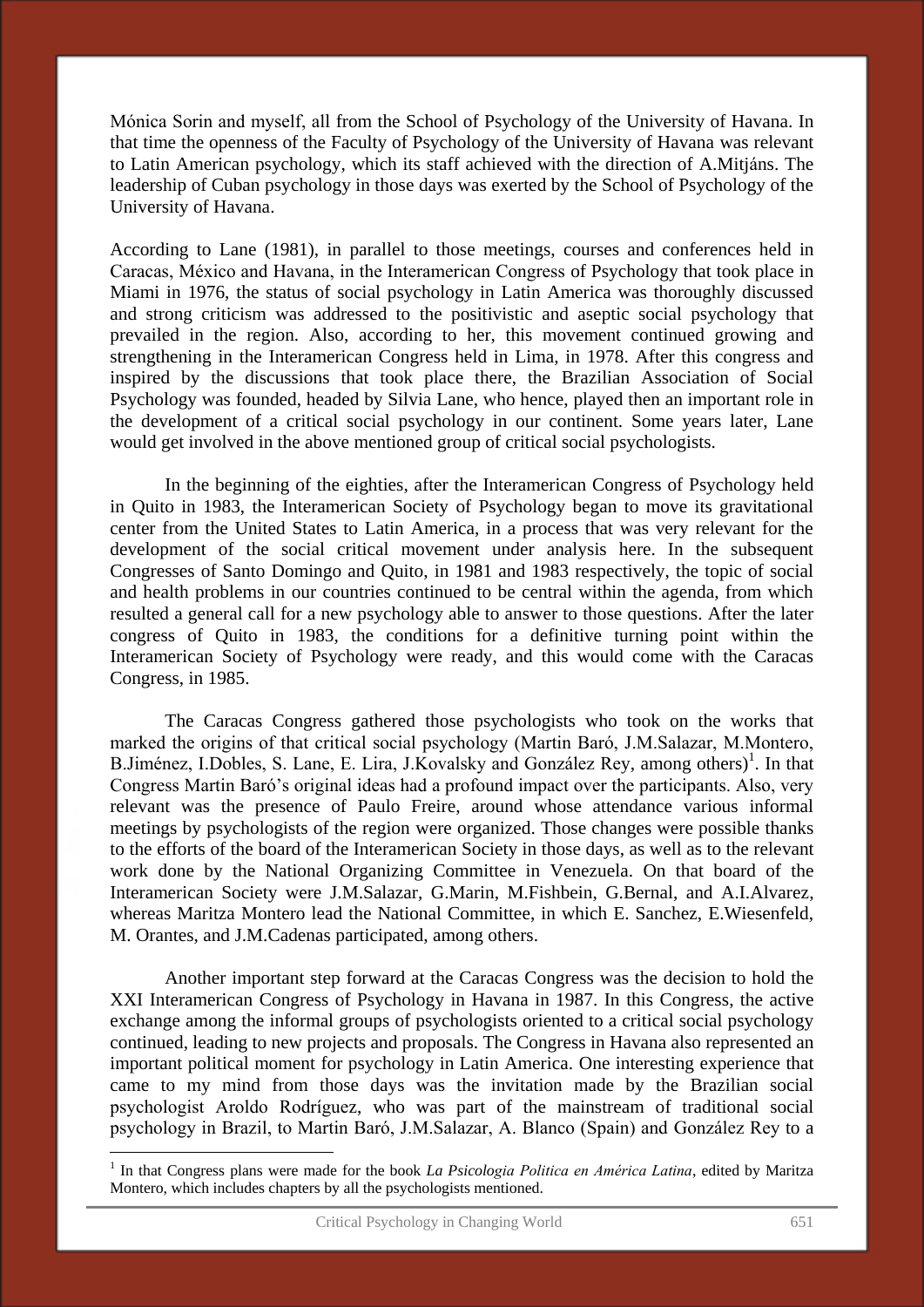round table in the University of Gama Filho in Rio de Janeiro. That meeting took place immediately after the Interamerican Congress of Buenos Aires in 1989.

 As well as for psychoanalytic critical movement emphasized above, it was relevant to this critical movement in social psychology to address theoretical and methodological problems of psychology as inseparable from its practical and political engagement. As M.Montero claimed in her introduction to the book she edited and organized, *Psicología Política Lationoamericana:* 

Looking at this review and attempting to make a synthesis about its main points there are some elements that stand by themselves; first, the undeniable presence of two general lines which orient these inquiries and studies. One that refers to what may be called traditional topics of political psychology, and another oriented by an attempt to find an authentic Latinamerican approach in regards to political questions. … In both trends one could find a need for theoretical frameworks, partially filled by contributions taken from well established North American and European scientific authorities, but there the need to produce new theoretical explanations for a particular reality was also expressed (1987, p. 45).

That need to produce new theoretical explanations for specific problems of our reality was central in the first moment of this critical movement. In my opinion this was the only way to keep it alive in the confrontation with the new trends that always emerge in social sciences and try to engulf other ones on the basis of their more progressive and advanced character, becoming fashions which difficult the productions of new theoretical approaches.

 That theoretical concern was relevant to this group in that moment. Martin Baró was conducting a theoretical review of psychology as a system in order to create the basis for an authentic new definition of psychology, which he tried to specify in his Psychology of Liberation. With regard to this he said : "In the end, it is difficult for me to think of any psychological category that should not be rethought " (1982, p.73). He was particularly sensitive to the need to rethink psychology and at the same time to open a fluid exchange with other social sciences. He sustains a fruitful dialog with sociology, especially with Parsons, Giddens and Mills, in his last book *Sistema, grupo y poder: psicología social desde Centroamérica*. Martin Baró highlighted the close relation between individual and society looking for a complex and broad definition of society which at that moment was not possible to find within social psychology. Discussing the important concept of action in the way it was defined by Parsons, Martin Baró made a step forward discussing the idea of the action as a configuration of values and norms. "... this man who is considered by Parsons as active and creative is not so obviously creative at the moment of his concrete action; because for Parsons, human acts are not guided by values and nor configured by norms" (1989,p.22).

In that definition of action Martin Baró questioned the overemphasis of action and practice without considering them as organized in terms of values and norms. There are no blind actions that lead to a social changes, but actions engaged in more complex subjective systems which embody values. The action is not only an immediate and practical tool; it is a complex subjective configuration which develops in ongoing practice (González Rey, 1999, 2002).

Making a summary of the positive points of this critical movement it is possible to highlight the following: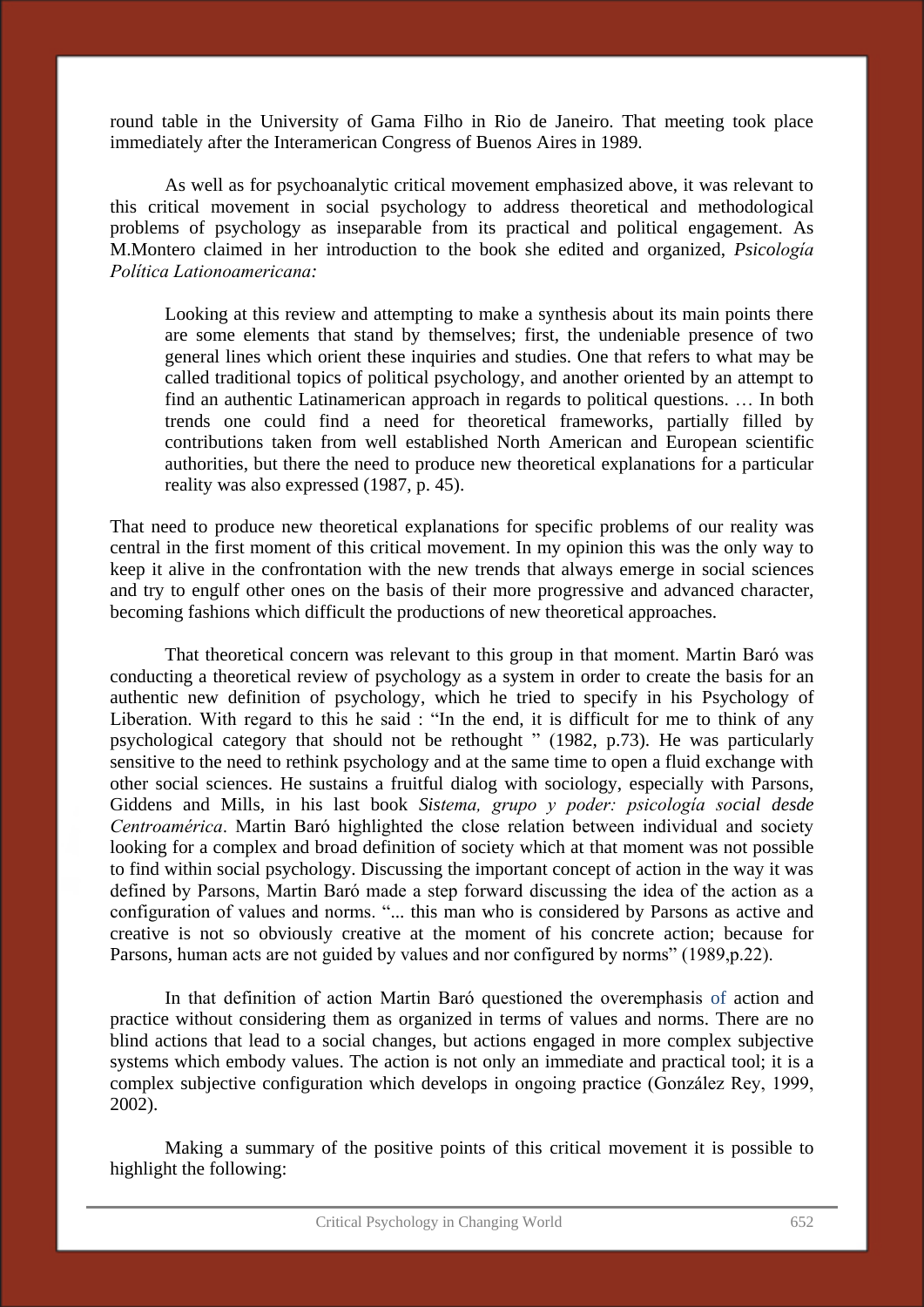The interest in approaching multiple concrete problems of our region by putting social psychology in contact with social reality. This important political commitment was made along with work aiming to develop new theoretical and epistemological frameworks to sustain the critical project on a new basis. Martin Baró, who called his position Psychology of Liberation, represented the leadership in that effort for creating which represented a different social psychology. Our meetings as a group, most of them informal ones in conjunction with regional scientific meetings and Congresses were characterized by their open character, involving honest critique from each other without the pernicious consequences that this practice has provoked, up to now, in our fragmented and narcissistic academy in Latin America.

The development of a critical position in response to mainstream positions in psychology. The attention of the group involved many creative ideas that were not known in the psychological references of the time. Concept creation was a challenge taken on by the group. New ways of approaching traditional concepts were offered in different areas of interest, such as the revitalization of concepts that had been associated with individualistic psychology, like motivation and personality (Martin Baró, 1986), and new problems and definition also began to emerge. In general we all were very clear concerning the need to develop a new theoretical system in order to advance in our practical and social challenges.

The productivity of the group in its short period of existence was also something that should be remarked on. It is impossible to advance in science without committing to one's own ideas. The group took a step forward in overcoming the cult of foreign literature that prevails in the teaching of psychology within Latin American universities. Nevertheless, the decline of the movement, in a process that resulted from different circumstances, meant that this serious effort failed in its attempts to develop a new theoretical system. Unfortunately, many demagogic and rhetorical efforts tried to use Psychology of Liberation as a way of gaining personal recognition have proliferated, employing it as part of an uncreative and mimetic declarative rhetoric.

Finally, it is important to highlight that despite its Latin American inspiration, the movement kept a lively and creative discussion about theoretical and epistemological questions developed all around the world. The Frankfurt School, different Marxist interpretations, Fals Borda, Fanon, among other theoreticians who were quoted rarely in the psychology of that time were constant references in our discussions and in some of the published works of the group. We were open to the world in our attempt to theorize particular problems from the standpoints of our realities.

Despite the achievements mentioned above, there was a group of circumstances that in my opinion contributed to the discontinuation of that movement. First of all, the early death of Martin Baró.<sup>2</sup> Another fact was the increasing economic crisis which affected, among other countries, Venezuela, where M. Montero and J.M.Salazar gave important support to the activities of the group. Also relevant were the methodological eclecticism and the prevailing fragmentations of lines of work within the group, which in some momenta became isolated paths without points of encounter with other lines. Considering these circumstances, it is also necessary to mention another factor of theoretical character: the movement was engulfed by the "dominant fashion" of critical psychology at that time - social constructionism - an option that attracted a great amount of fascination in our continent in the eighties, reducing the richness and complexity of social realities to 'discursive practices.'

 $2$  Ignacio Martin Baro was killed in 1989 by the Salvadorean army together with the Rector of the University "Jose Simeón Cañas" and other members of the university staff while they were sleeping in their university residence.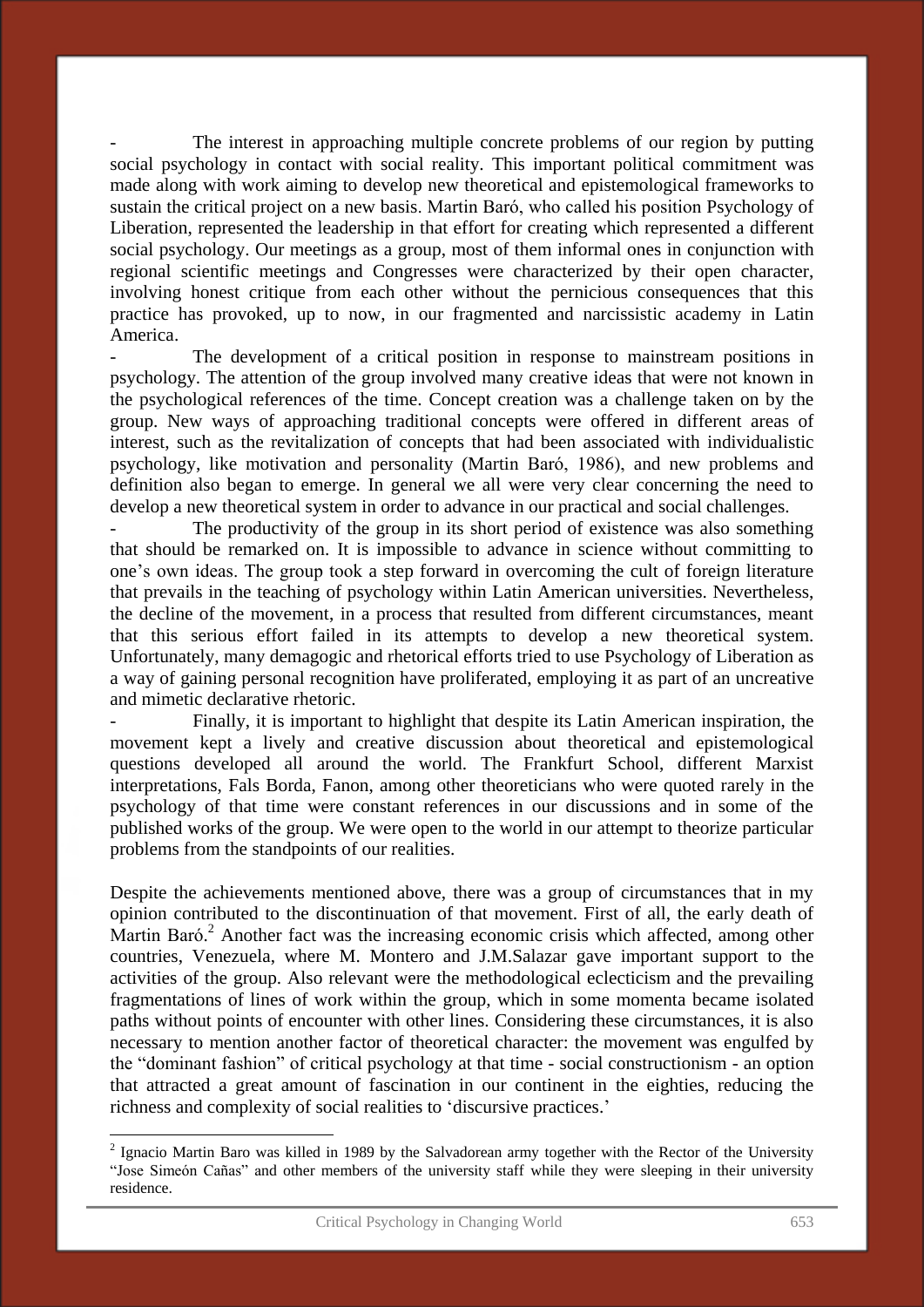After this pioneer movement, some attempts have been made to revitalize it in different ways. As example of these efforts it is possible to highlight the Critical Congresses of Community Psychology that periodically have been organized by J.M.Flores in México, as well as the Congress of the Psychology of Liberation, which struggles to continue to be a space of debate and reflection. It is also important to mention the site [www.liber-accion.org](http://www.liber-accion.org/) organized by I.Dobles which stimulates interdisciplinary expression among authors who characterize themselves for as critical in different domains of social sciences.

Separate from the initial attempts to develop a new basis for a critical social psychology engaged with the social problems of our countries, the authors split into different concrete areas; community, environmental, social exclusion, political power, social identity and so on, which far from contributing to a new corpus for a critical social theory became different paths with their own proposals. The last relevant collective effort in order to discuss some cardinal questions of a new approach to a critical social psychology as a whole was the book *Construction and critique of social psychology* (1994), coordinated by Maritza Montero. It is still possible to find among Latin-American authors many original contributions, but they are done as individuals and not as part of a collective movement. As Burton & Kagan stated:

The annual conference attracts several hundred people, many of them local; the travel costs are prohibitive for most people…The quality of debate is high, although there is not a great deal of original new works being done (2004, p. 117).

The idea of these Congresses was to revive the foundational ideas of the critical movements of the eighties, however, instead of emerging from spontaneous interests and motivated by daily life challenges as that movement emerged, these Congresses could not avoid the distortions that govern contemporary scientific institutions and events: the quest for the diploma, the pursue of quantity and not quality in order to ensure career advancement, and the fashion of the congress.

Today it is possible to observe the name of Psychology of Liberation being used as a slogan for supporting the concrete political positions of groups and institutions inside our countries. The Psychology of Liberation as developed by Martin Baró, which configured itself as a Latin American critical social psychology as the result of the combination of different theoretical perspectives, should not be taken as political platform for political movements. A critical psychology should be critical towards every institution whatever the ideological label. As Martin Baró wrote: "...if there is something that is dangerous it is to try to cover 'superficiality' with political slogans or critical analysis with ideological dogmas" (1986, p.73). Since all the institutions that embody power have collateral effects and consequences against persons and the societies in which those movements rooted themselves, a concern of critical psychology should be exactly to identify and criticise these power linkages. Between critical theoretical movements and political powers there should not be complacency, such as that sustained between Stalin and many Western progressive intellectuals until the 1950s. There is hardly anything more conservative and damaging for alternative critical options of any field than that postulate according to which specific persons and principles acquire immaculate and untouchable character.

Critical psychology can not be understood as a frozen system of categories and principles. Analyzing Martin Baro's theoretical repertoire we observe concepts in movement, in a constant unfolding into new hypotheses able to open new alternatives for making intelligible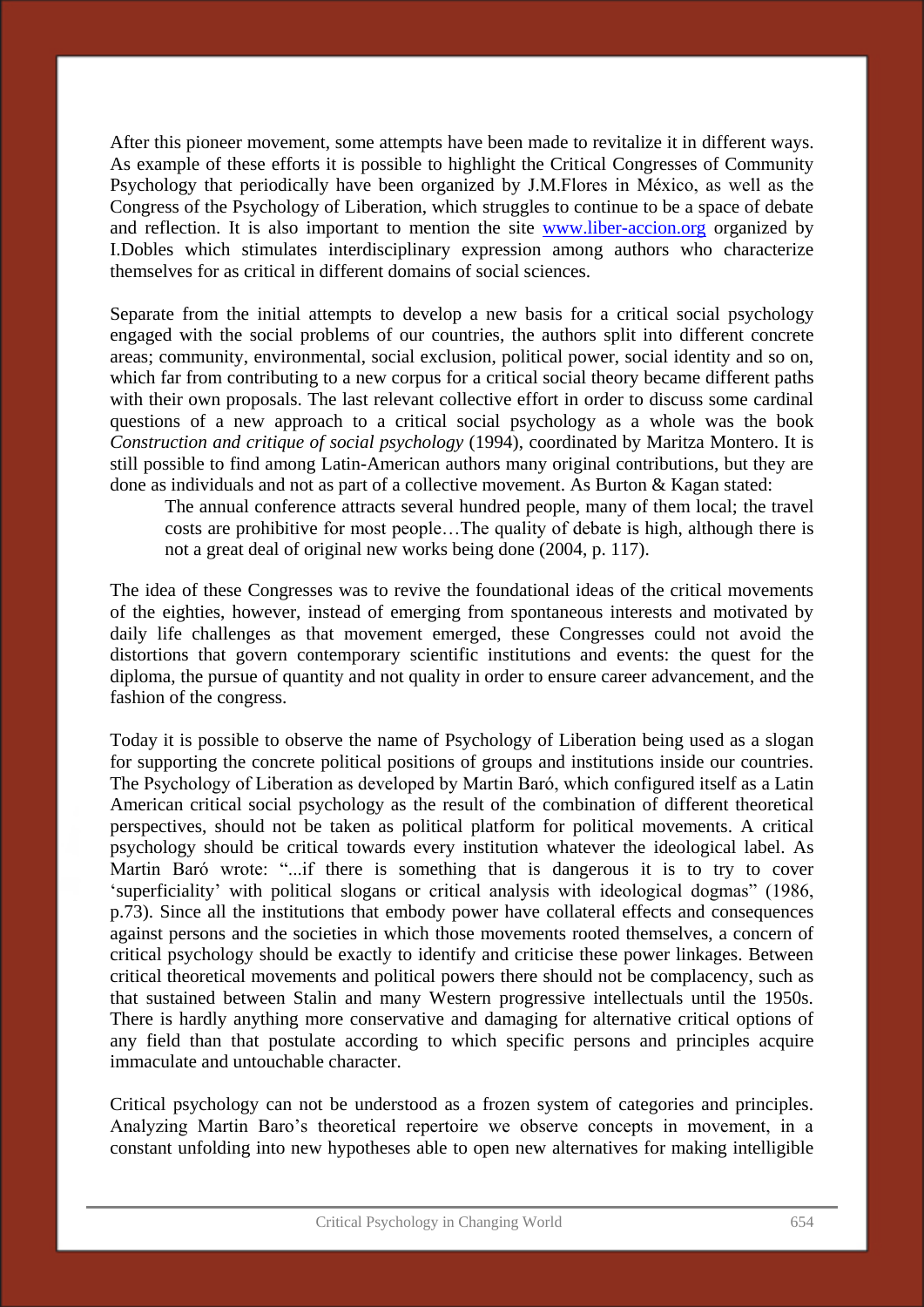the studied subject. Theoretical constructions should be kept alive, taking into account the variable contexts of human practices. As I. Parker pointed out:

Critical psychology, which is already sensitive to the historical production of concepts and approaches in the discipline, must be alert to the ways in which 'alternatives' only operate as alternatives in certain contexts… With respect to specific 'critical' approaches we will find occasions when contenders turn out, in other contexts, to be complicit with the more conservative practice of the discipline.<sup>3</sup>

By definition, a critical position is always in movement, and is never given a priori. The institutionalization of any position in the name of justice, equality, Revolution for whatever great cause, always represents a position of power hidden under certain attractive ideological forms. Critical work regarding the consequences and indirect effects of every human system that are beyond the conscious perception of their protagonists should be the core of every critical psychology. It is for this reason that a critical psychology should be always in process and in confrontation with given realities, behind which groups exert power positions that defend their own interests, and often in a process of which they are not necessarily aware.

 Today, unfortunately, the only remains of that critical movement of social psychologies is a mix of different lines of research and projects, each one embodying critical positions concerning concrete topics without interrelations among them. Part of the problem is that Martin Baró's works have been compiled and published in new editions with limited distribution in a small Central American country. These books have not been deeply studied in a way that new alternatives for the continuation of his legacy could be developed.

### **The cultural – historical psychology in Latin America**

Cultural-historical psychology emerged in the Soviet Union after the October Revolution as an attempt to find a path for the development of a Marxist psychology. Usually, that project has been associated with Vygotsky's work in the period between 1928 and 1931 but, in my opinion, "cultural–historical" is more a general rubric under which is possible to include diverse trends of Soviet psychology rather than one concrete theory (González Rey, 2008, 2009). Cultural–historical psychology represented an interesting alternative to traditional psychology for at least two reasons: the definition of culture and social processes as the ground on which the human psyche developed, and the weight given to action in understanding of consciousness. Both of these moved psychology beyond instrumental understandings of the psyche, and overcame essentialist approaches as well. However, as with every scientific movement, Soviet psychology was caught up in processes of institutionalization that were inseparable from the dominant social subjectivity of that epoch, characterized by passive subordination of individual to State bureaucratic order, a fact that has almost always been overlooked in the more extended versions of the Cultural historical approach all around the world.

Soviet psychology entered in Latin America countries through three main avenues; first, through Marxist circles that were close to the Communist Parties in the region, as was the case in Argentina, the first Latin American country to publish Soviet authors. Besides Argentina, some isolated Latin American students from different countries did their studies in Moscow via Communist parties. Second, after the Cuban Revolution, a group of Cuban

<sup>&</sup>lt;sup>3</sup> Citation taken from Parker.I: Critical psychology.: critical links. Academy for the study of the Psychoanalytic Arts [\(www.academyanalyticarts.org.](http://www.academyanalyticarts.org/) pp. 3-4). This paper was originally published in the Annual Review of Critical Psychology (1999). Vol 1. pp. 3-18.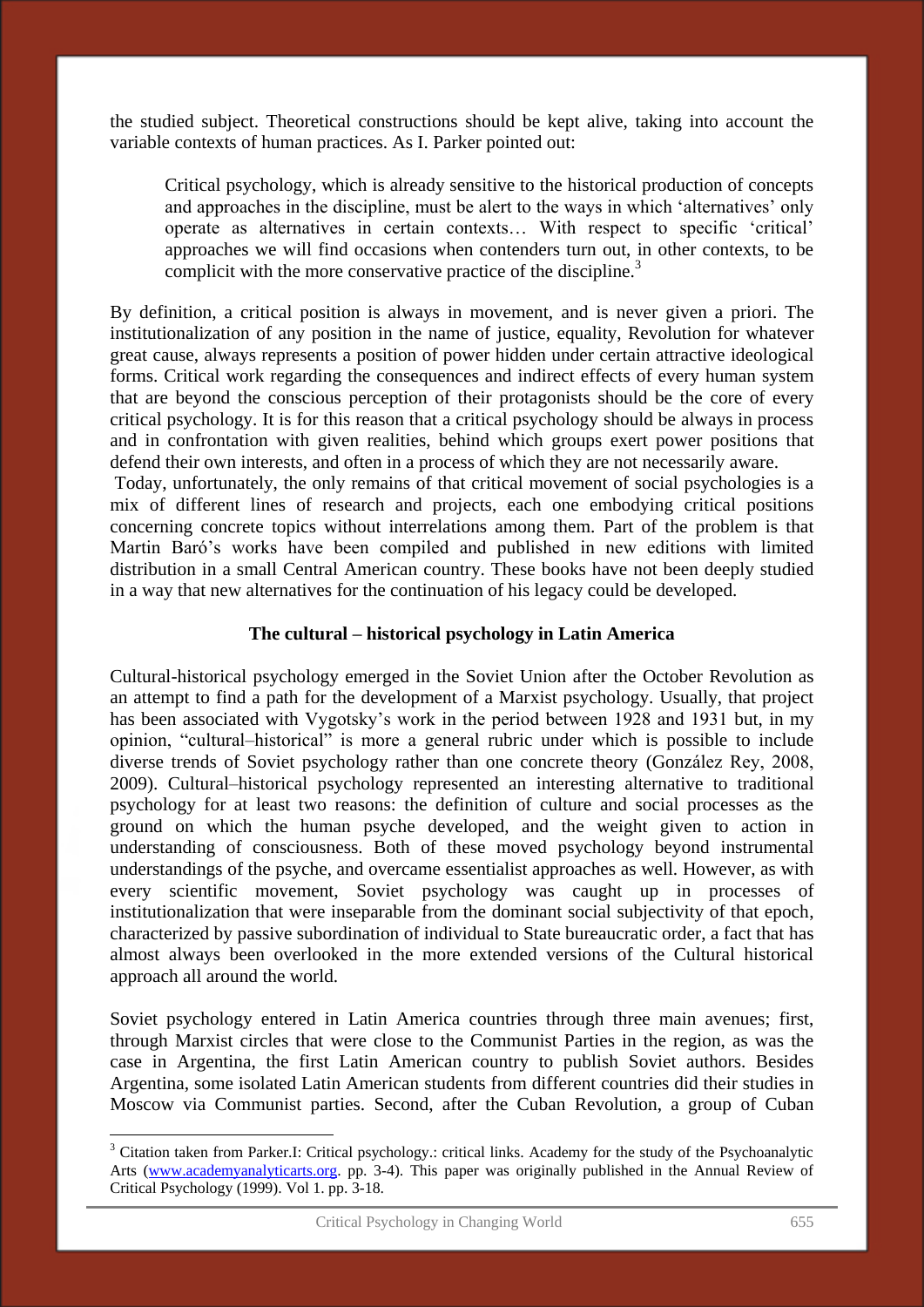psychologists, including myself, did doctoral studies in Moscow. In contrast to what happened in other countries of Latin America, most of the persons from that pioneer group belonged to two institutions, the School of Psychology of the University of Havana, due in a great extent to the director of the School in that moment, M.E.Solé, and to the Ministry of Education, due to the importance given to that process in Cuba. It was also because the visible strong point of this approach in that time was precisely in this field. In Cuban universities, just as had happened in Russia in the beginning of the Soviet Union, most of the psychologists were honestly engaged in Cuba's Revolution, as result of which we attempted to find new paths for the development of psychology with new theoretical and philosophical frameworks.

The third avenue through which cultural historical psychology entered Latin American countries, which became the strongest one, was through American psychology, because of the more extensive work oriented to that theoretical approach in our countries.

For a variety of reasons, a view of Soviet psychology common to the three avenues mentioned above, was mainly focused on Vygotsky, Leontiev and Luria, who were presented as being part of the same theoretical framework, similarly as what was defined as CHAT (Cultural Historical Activity Theory) in Western countries. Only in Cuba, where there were psychologists who did their doctoral studies in several Soviet institutions, was it possible to find a slightly different understanding. (González Rey, 1983, 1985, 1995)

Vygotsky, Leontiev, and Luria were treated as being part of the same theoretical approach for the following reasons: the first was the dominant and official role played by A.N.Leontiev for more than two decades in Soviet psychology. That privileged position permitted him to present Activity theory as synonymous with Marxist psychology, recognizing Vygotsky's work as a first moment in a path that culminated with Activity theory. The recognition of Vygotsky by Leontiev was very utilitarian, since it took different expressions in different historical moments, according to Leontiev's interests. So, for example, Vygotsky was rarely cited in the last Leontiev book *Activity, Consciousness and Personality*. Since the few Soviet psychological journals and the psychologists who had the privilege to travel abroad, were part of that dominant circle, their view dominated the way Soviet psychology was perceived outside the Soviet Union. Secondly, ignorance of the Russian language made psychologists from all over the world depend on translations. Taking into account the few and badly organized translations of Russian psychologists, it is not surprising that the knowledge of that psychology among Latin American psychologists was so poor. Third, one must considered the fact that the complete publications of Vygotsky himself were brought to light, either in Russian or other languages, only very recently.<sup>4</sup>

Aside from the fact of the previously mentioned institutional and objective elements that influenced the dominant conceptualizations of Soviet psychology among us, there were also theoretical and methodological reasons that explain that representation. The more instrumental North American interpretation of Vygotsky´s work focused on the comprehension of psychical functions as instruments of action in a very similar way to that of Dewey. From this point of view the analysis of psychological functions as such appeared as the cornerstone of the cultural historical approach. In his more instrumental moment Vygotsky was definitively closer to Dewey and Leontiev than in any other moments of his work, as it was clear in the following statement made by Jerome Bruner:

<sup>&</sup>lt;sup>4</sup> The collected works of L.S. Vygotsky appeared in the eighties in several tomes published by Plenum Press. New York and London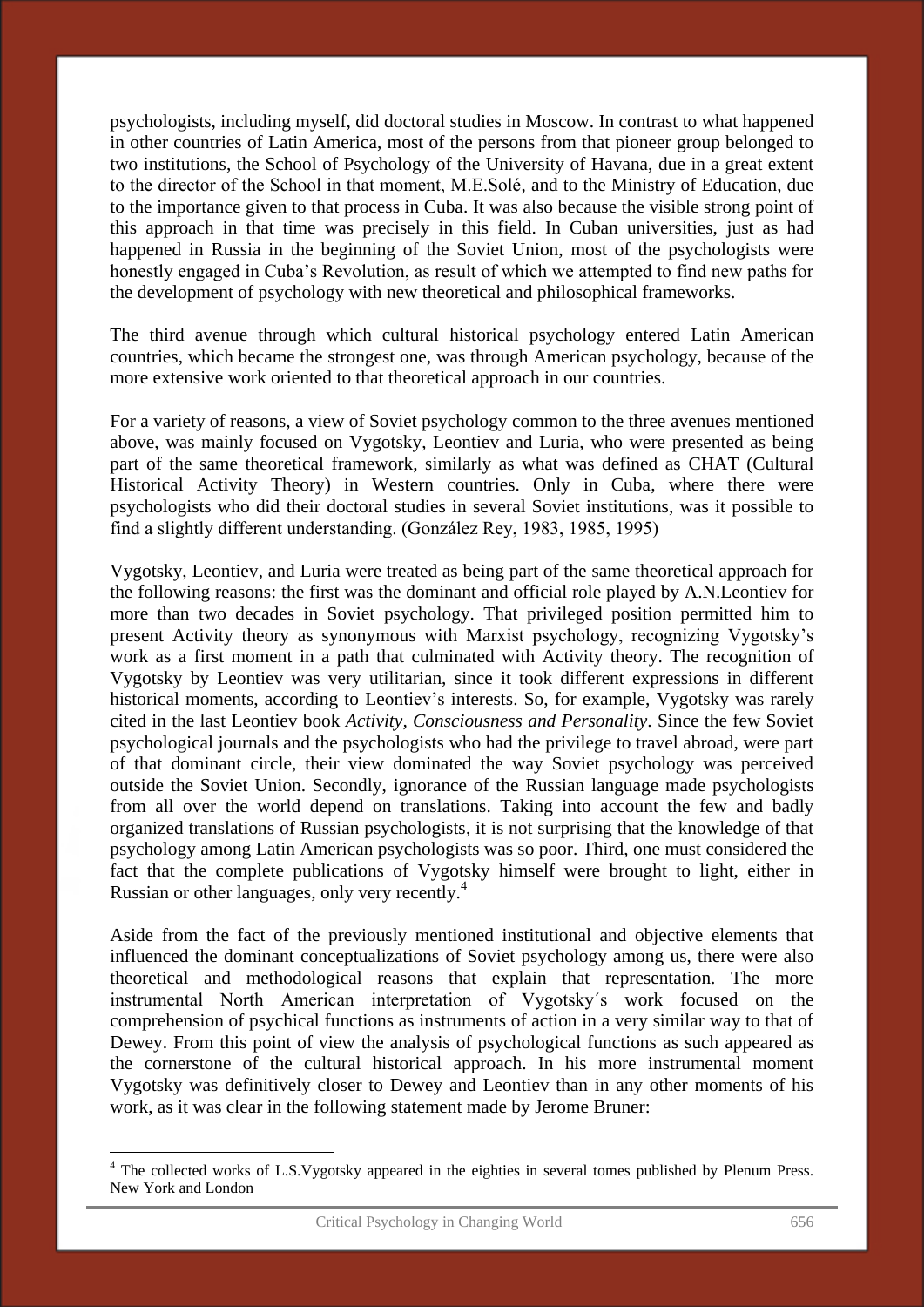To begin with, I liked his instrumentalism. (He is referring to Vygotsky´s work. My note, F.G.R) That is to say, I admired his way of interpreting thought and speech as instruments for the planning and carrying out of action…Or as he puts in an early essay, "Children solve practical tasks with the help of their speech, as well as with their eyes and hands. The unity of perception, speech and action, which ultimately produced internalization of the visual field, constitutes the central subject matter for any analysis of the origin of uniquely human forms of behavior" (1978, p. 26). Language is (in Vygotsky´s sense as in Dewey) a way of sorting out one's thoughts about things (1985, p. 23).

Vygotsky, through the lenses of Activity Theory, was reduced to an neutral position centered on psychological instruments, whose sphere of influence was limited to the more immediate individual actions with objects, thus obscuring the social and political implications of the early and late Vygotsky works. The more subversive of Vygotsky's references to psychological subjective processes expressed in those works (Yarochevsky, 1993; Lektorsky,1998; González Rey, 2000, 2008, 2009), were completely ignored. The colonized and domesticated version that represents the human psyche as reflection completely excluded the resistance of human subjectivity to the objective dominant social order through its generative character. Instead of reflection, subjectivity is a production grounded in social reality. In the dominant version of Vygotsky´s work his concepts of sense and 'perezhivanie' were also ignored, concepts which he had understood as complete living units configured as cognitive–affective and personal-social cores (Yarochevsky, 1993; González Rey, 2008, 2009).

The implication of Vygotsky's work for the development of the topic of subjectivity was completely ignored by both Soviet and Western psychologies. (González Rey, 2009, 2010). Such a representation permits the reintroduction of the topic of subjectivity as an expression of individual and social resistance in relation to dominant "objectivities," as well as the study of the different subjective configurations that emerge as result of dominant "objectivities" in persons and societies, as I attempted to do by interweaving the concepts of individual and social subjectivities. The cultural historical approach paradoxically has been interpreted outside of institutional, cultural and political events within which its different theoretical frameworks developed in different historical moments. Whether in the Soviet Union or wherever else this approach emerged, its relevance for the analysis or critique of social realities had been engulfed by the mimetic way in which the foundational theories had been assumed. It was not accidental that clinical and social psychologies were the less developed fields in Soviet psychology. Social problems were completely off the agenda of psychological inquiries in the Soviet Union under the more instrumental cultural historical version connected to Activity theory.

Cuba was a good example of this attempt at applying this approach creatively towards new emerging problems in our society in the eighties and beginning of nineties. Much work was done from the end of the seventies to the beginning of the nineties oriented towards concrete new problems that emerged in Cuban society as result of contradictions generated after Revolution. Some of the more important inquiries developed in that time addressed the moral and political development in children and youth (González Rey, 1984, 1989), the study of the poor communities with social problems involving social actions (Sorin, Tovar, Fuentes Avila, Dominguez Garcia, 1990; Mitjans.A & Pineda.G, 1989), the study of psychological aspects of chronic illness in which many problems of Cuban society appeared through the patients studied (González Rey (1987), Roca Perara, (1990), youth's ideas about Cuban contradictions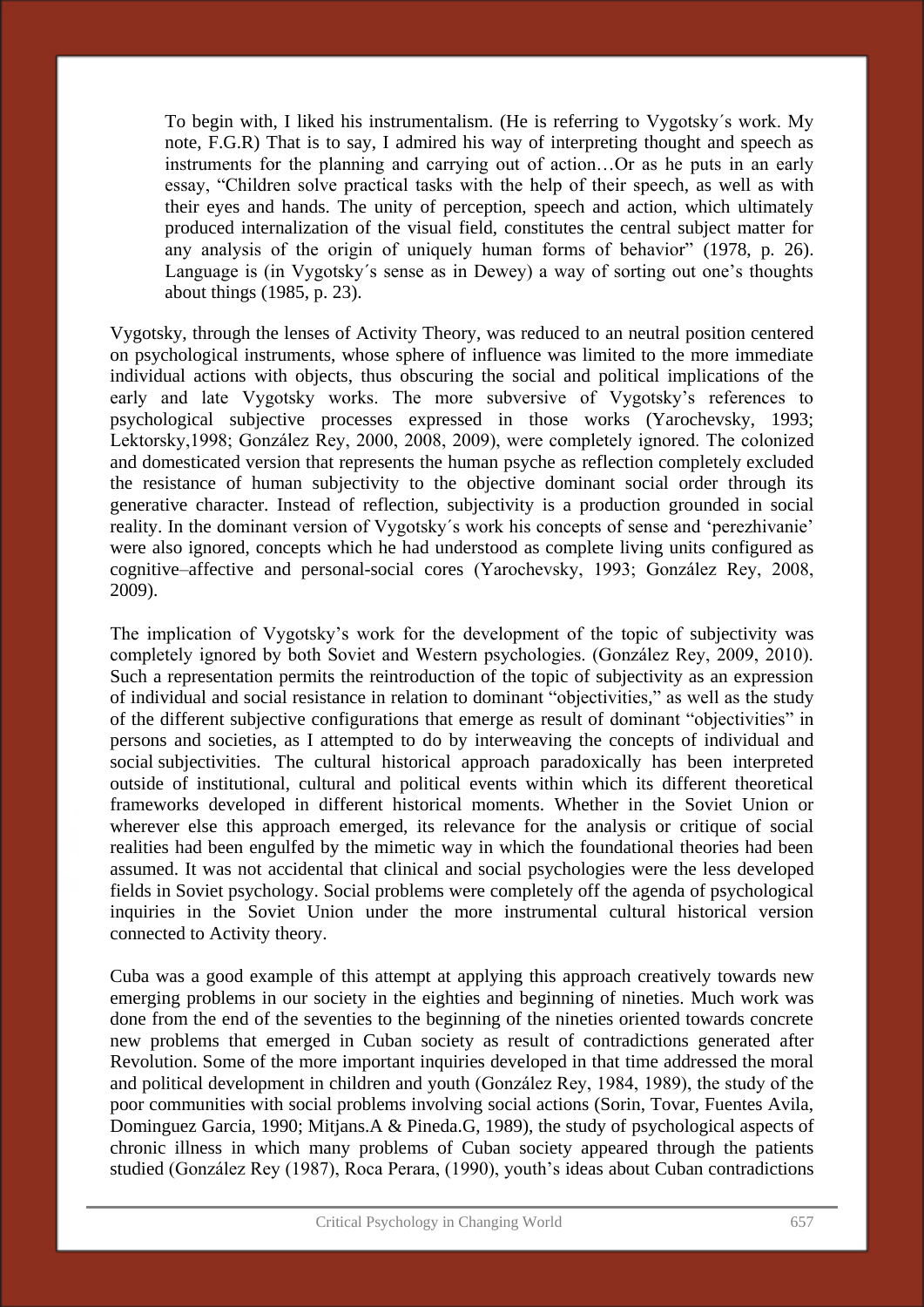(González Rey, 1993), the image of Cuban youth hae of the United States (Mitjans.A, Calviño.M, de la Torre.C, 1990), and Cuban identity (de la Torre. C, 1990, 1997). $5$ 

Besides the works mentioned above, new theoretical and epistemological issues were discussed: (González Rey 1983, 1984, 1985,1995, 1997,1999; González Rey & Mitjans, 1989; Calviño, 1990; Cairo Valcarcel.E (1992) Calviño, de la Torre (1997), Febles Elejalde (1988), González Serra (1984), D'Angelo. O (1984), Fariñas (1999,2010), Lavarrere (1991), Roloff Gómez (1984). A concrete expression of the fresh path taken by the cultural historical approach in Cuba was the meetings between Marxist psychologists and psychoanalysts held in Havana between 1987 and 1996 every two years. Those meetings had no precedent in any socialist country at that time. The development of Cuban psychology in those days was closely interrelated with this critical movement in Latin American social critical psychology described above as well as with those psychoanalysts who were part of 'Plataforma' in Argentina. In those meetings of Marxist psychology and psychoanalysis, Martin Baró and M.Montero took part, as well as M.Langer, A.Bauleo. J.C.Volnovich among other Argentinean psychoanalysts who participated in 'Plataforma.' In the eighties, Cuban psychologists were among those intellectuals discussing the political and psychological consequences of socialism, such as Sorin (1990), González Rey (1990,1993,1998).

In Cuba, the School of Psychology of the University of Havana, unlike other areas of the social sciences was part of the Faculty of Sciences, permitting psychology to avoid the strict ideological vigilance and control addressed by the Communist Party to other social sciences. One evidence of that control was that sociology was officially replaced by Historical Materialism, considered by Communist Party as Marxist sociology (González Rey, 1995).

 The School of Psychology of the University of Havana was, for several years, the leader in Cuban psychology, evidenced by several indicators: the number of publications by psychologists of this institution, as well as their impact on Cuban publications (Cairo Valcarcel, 1998, 2000). <sup>6</sup> Besides this, the participation of the Faculty of Psychology in different national programs of research was also high.

However, the strong development of psychology in the University of Havana, as well as the climate of openness within the University to Latin American countries, Canada and United States, suffered considerably as result of the imposition of a rector from outside the University in 1994, in an attempt to align University of Havana with the more orthodox line of the Cuban Party. That decision was not an isolated movement; it was part of an offensive against the more advanced sectors and institutions inside the country, which within the Communist Party and in the name of Revolution attempted new paths in different fields of the Cuban society. The University of Havana, as result of those changes, was lined up into the official more conservative position and this led to the decreasing its growing critical function inside Cuban society. In the particular case of psychology, for different reasons many professors left the Faculty at the end of the nineties.

Cultural historical psychology has taken part in the critical positions oriented towards the more traditional psychology in other Latin American countries, in particular in Argentina and

<sup>&</sup>lt;sup>5</sup> Many other interesting works about the Cuban reality were done in this era by Cuban researchers, particularly by sociologists but the author is limited by the sources available to him at this moment.

<sup>&</sup>lt;sup>6</sup> These Cairo Valcarcel's papers are a serious contribution in relation to the impact of the authors from the Faculty of psychology of the Havana University on Cuban psychology on the basis of their publications, which indicate the high number of publications produced by Cuban psychologists in that period as well as the impact those publications have had in the Cuban literature in this area.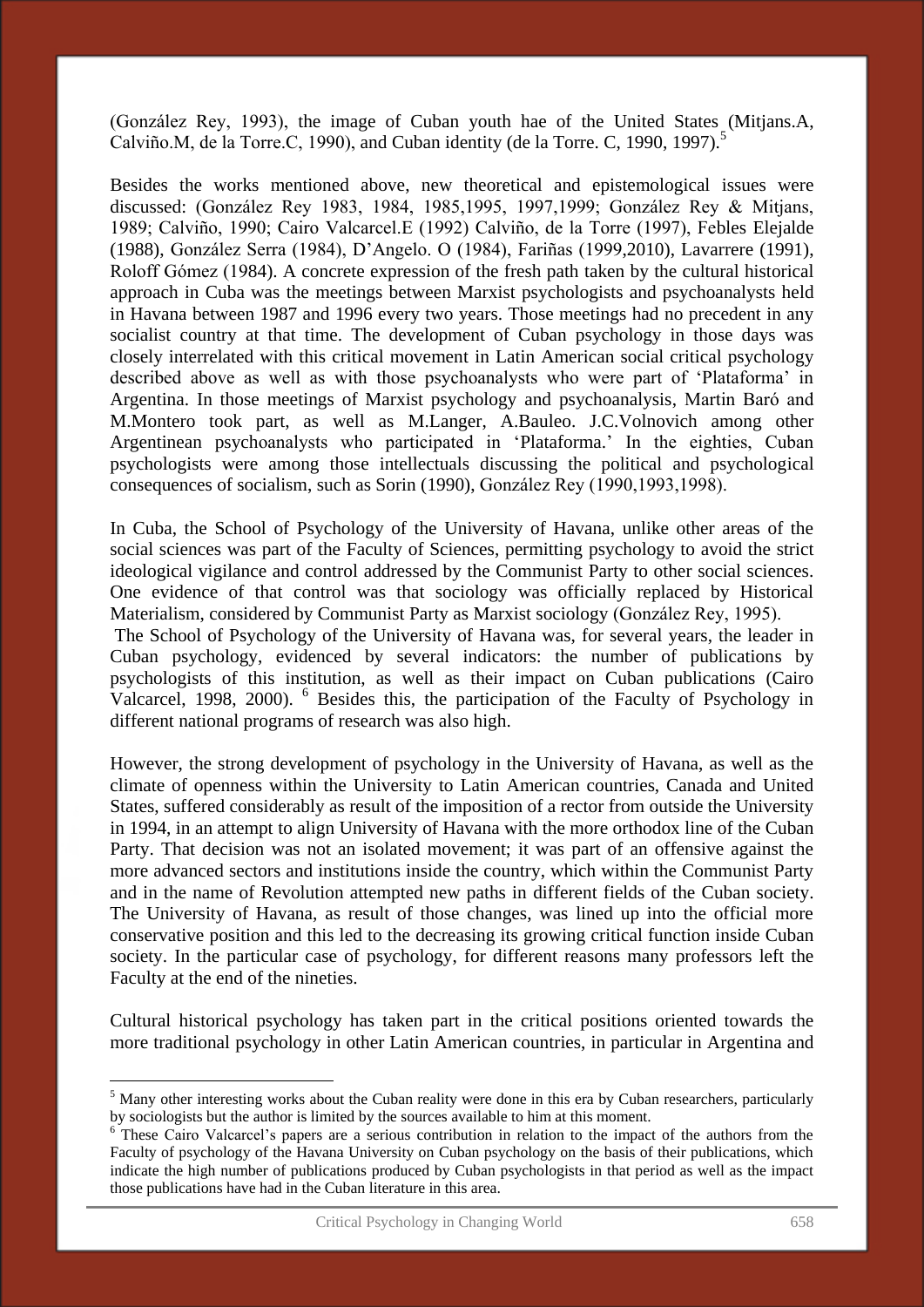Brazil. However, innovation concerning theoretical and epistemological topics has been less relevant among Latin American psychologists. In order to achieve the full potential of this approach as an important device for social criticism, it is important to overcome the conservative limitations of the pioneers' works that founded this approach during Soviet times on the first place.

### **Some final comments**

In this paper an attempt was made to write or articulate a different kind of history concerning Latin American psychology. The intention of the paper was to make visible authors and trends whose potential for the development of psychology is far from being exhuasted. The paper highlighted the importance of thinking about our roots and of overcoming the fragmentation that has become characteristic of university and institutional works within the field.

History is a way to construct and reconstruct memories without which our identity remains imprisoned within interpretations coming from outside. Given the absence of alternative versions of our common history, the conditions for submitting to whatever dominant contextual influences exist, are created. Poststructuralism, which has severely criticized the notion of identity, is based on European thinkers. European and Anglo Saxon identities have been so naturalized that they emerge as an identity in multiple ways, without the consciousness of those who bear those identities. Sometimes it seems that the critique of identity highlighted by some thinkers can be expressed in the following way: "identity disappeared, because our identity is a universal one."

One of the problems for any peripheral psychology<sup>7</sup> is its incapacity to create its own theoretical basis to support its own specific advances on empirical research programs. It is erroneous to pretend that globalization brings us all the possibility of equal conditions. It is for this reason that the production of theory can not be seen as an ethnocentric proposal, but as a condition for overcoming the colonized position that is dominant even in the circles which try to use psychology as a way of emancipation.

 The same reasons that could be used to explain the discontinuity of those authors and approaches discussed here can also be used to explain why Latin American psychologists are unable to develop strong lines of research with mutual interconnections, advancing together under some common principles and postulates. It is very impressive to see how, within our universities, one colleague could deliberately ignore another and exclude him/her from the group. On this basis it is impossible to move forward in the development of a creative and critical science.

### **References**

Alarcon, R. (1988). *Psicología, pobreza y subdesarrollo*. Perú: Consejo Nacional de Ciencia y Tecnología.

Bleger, J. (1973). *La asociación psicoanalítica argentina, el psicoanálisis y los psicoanalistas*. Revista Asociación Psicoanalítica Argentina. Tomo XXX, No2.

<u>.</u>

 $<sup>7</sup>$  I am defining as peripheral that psychology which is not produced in the centers of powers from which emerge</sup> the dominant scientific interpretations. For example, despite its theoretical innovative character and strong history, actu al Russian psychology is peripheral. These actual production and even some interpretations about its history followed the main constructions developed by Western psychology on this regard.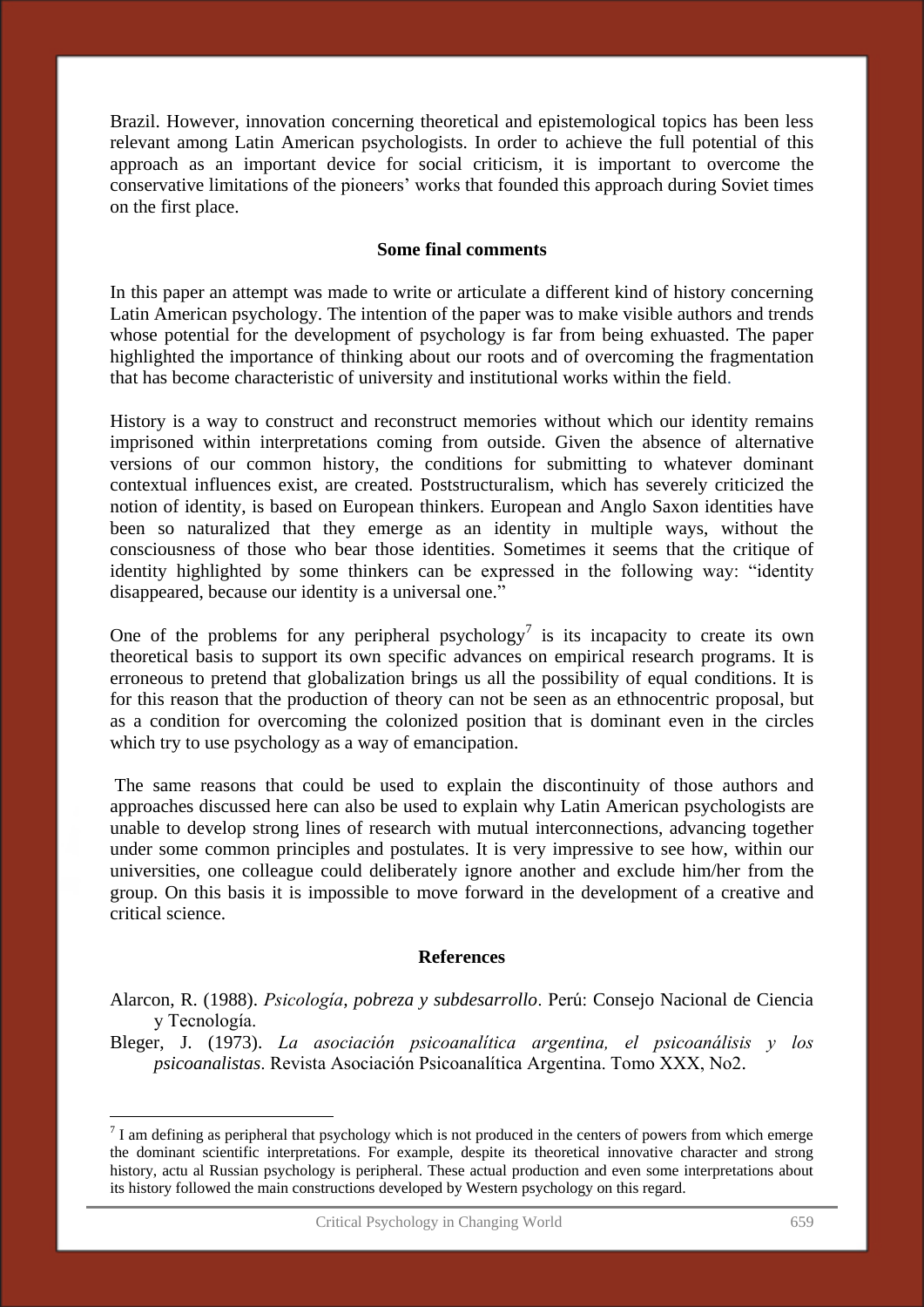- Bleger, J. ( 1988). *Psicoanálisis y dialéctica materialista*. Buenos Aires: Ediciones Nueva Visión.
- Bruner, J. (1985). Vygotsky: a historical and conceptual perspectiva. In J.Wertsch (Ed.), *Culture Communication and Cognition. Vygotskian perspectives* (pp. 21-34). London: Cambridge University Press.
- Burton, M. (2004). La psicología de la Liberación. Aprendiendo de América Latina. *POLIS,* 04. Vol. I, pp. 101-124.
- Cairo, V.E. (1998). Análisis bibliométrico de la Revista Cubana de Psicologia. Un modesta contribución para la tarea mayoir: escribir la historia de la Facultad de psicologia de la Universidad de la Habana. *Revista Cubana de Psicología*. V.15, No. 3, pp.168-176
- Cairo Valacarcel. E. & Gómez Lozano, R. (2000). Tres lustros de la Revista Cubana de psicología. V.17, n1. pp.1-35.
- Calviño, M. & De la Torre, C. (1997). La historia después de Vygotsky. Una mirada desde lo vivencial (Crónica de una muerte no anunciada pero previsible). *Revista Cubana de Psicología, 14* (2), pp. 225-234
- D' Angelo Hernández. O. (1984). Personalidad desarrollada y autorrealización. En: *Psicología de la Personalidad. Colectivo de autores* (pp.94-124). Habana. Editorial de Ciencias Sociales.
- Frosh. S & Baraitser, L. (2008). Psychoanalysis and Psychosocial Studies. Psychoanalysis. *Culture & Society*, 13. pp. 346-365.
- González Rey, F. (1983). Obschenie e ego snashenie v razrabotke problemy lichnosti (Communication and its significance in the relaboration of the personality problem) *Psykjologichesky Journal*, T.4, No. 4, pp. 40-47.
- González Rey, F. (1984). *La categoría de personalidad y su definición. En Psicología de la Personalidad. Colectivo de autores* (pp. 1-34). Habana. Editorial de Ciencias Sociales.
- González-Rey, F. (1987). Psicología, ideología y política. Un marco conceptual para su análisis en América Latina. En: M.Montero (Ed.), *Psicología Política Latinoamericana* (pp. 105-130). Caracas: Panapo.
- González-Rey, F. (1990). El individuo: su lugar en la sociedad socialista. Habana. *Revista Casa de las Américas*, No 178. pp. 32-38.
- González-Rey, F. (1991). *Sujeto, subjetividad y psicología social*. Conferencia Magistral. San José. Costa Rica: Congreso Interamericano de Psicología.
- González-Rey, F. (1995a). La psicología en Cuba. Apuntes para su historia. Habana. *Revista Temas*, No 1, pp. 69-76.
- González-Rey, F. (1995b). Acerca de lo social y lo subjetivo en el socialismo. Habana. *Revista Temas*, No 3. pp. 93-101.
- González Rey, F. (1998). Los valores y su significación en el desarrollo de la persona. Habana. *Revista Temas*, No 15, pp. 4-10.
- González Rey, F. (1999). Personality, subject and human development: The subjective character of human activity. In S. Chaiklin, M. Hedegaard. & U. Jensen (Eds), *Activity theory and social practice* (pp. 253- 275). Denmark: Aarhus University Press.
- González-Rey, F. (2008). Different periods in Vygotsky's work: their implications for arguments regarding his legacy. Personal presentation in the symposium Discussing "Vygotsky's legacy: new alternatives in the understanding of his legacy and unfolding of his work". ISCAR 2008. San Diego. California.
- González-Rey, F. (2009). Historical relevance of Vygotsky's work: its significance for a new approach to the problem of subjectivity in psychology. *Outlines. Critical Practice Studies*. No 1, pp 59-73.
- González Rey, F. & Mitjnas, A. (1989). *La personalidad: su educación y desarrollo*. Habana: Pueblo y Educación.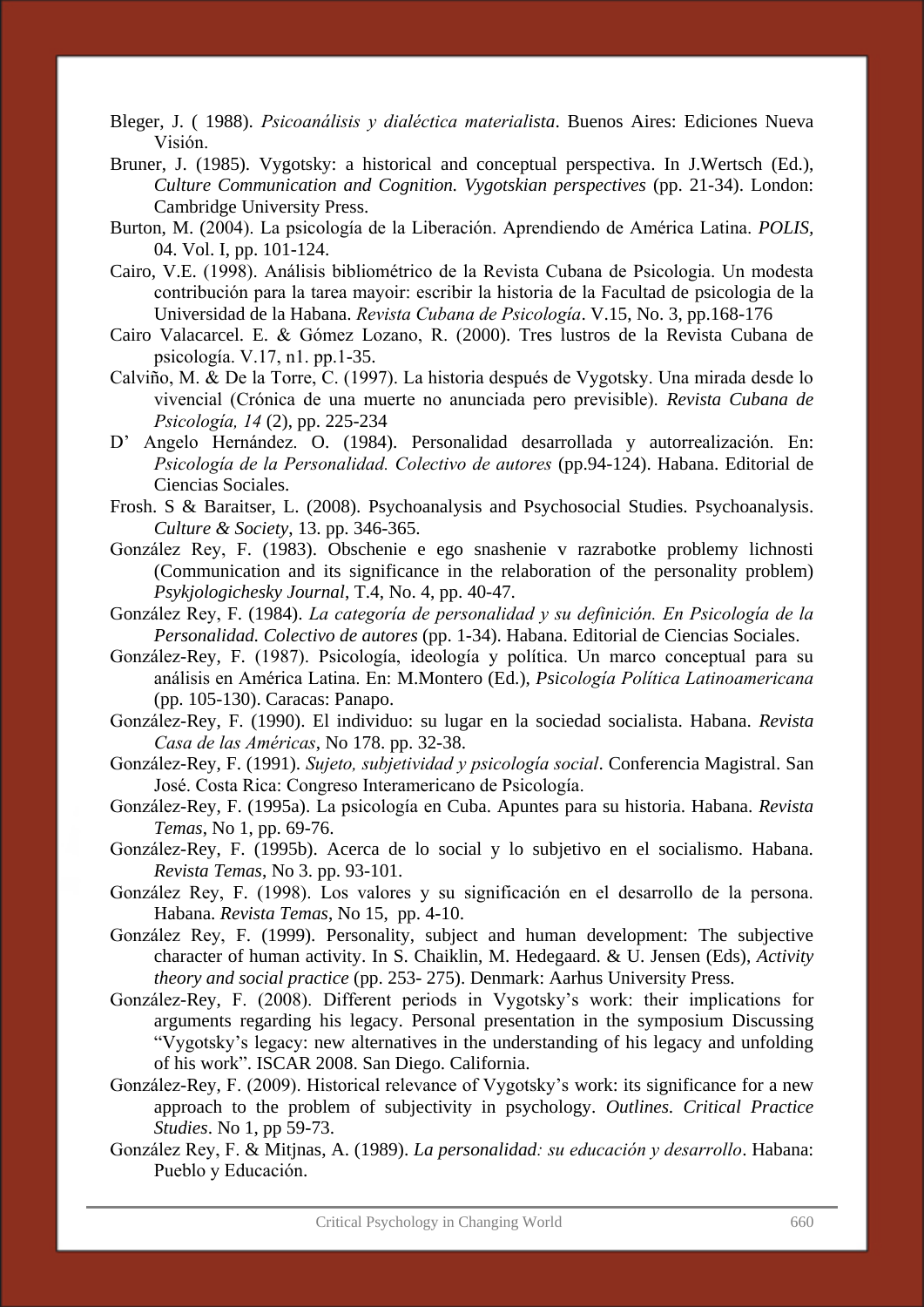Lane, S. (1981). *O que é psicologia social*. São Paulo: Brasiliense.

- Langer, M. (1971). Psicoanálisis y/o revolución social. In M.Langer (Ed.), *Cuestionamos* (pp. 257-269). Buenos Aires: Granica
- Lektorsky. V. (1999). Historical change of the notion of activity: philosophical presuppositions. In S. Chaiklin, M. Hedegaard. & U. Jensen (Eds.), *Activity theory and social practice* (pp.100-113). Denmark. Aarhus University Press.
- Lujan, Picabea, M. (2009). *Las batallas de un hombre en construcción*. Buenos Aires. Capital Intelectual.
- Martin Baró, I. & Dobles, I. (1986). Psicología social desde Centroamérica: retos y perspectivas. Entrevista a Ignacion Martín Baró. *Revista Costarricense de Psicología*. No 8-9, pp.71-78.
- Martín Baró, I. (1987). Del opio a la fe liberadora. Em M.Montero (Ed.), *Psicología Política Latianoamericana* (pp. 229-268). Caracas: Editorial Panapo.
- Martin Baró, I. (1989). *Sistema Grupo y Poder. Psicología social desde Centroamérica II*. San Salvador: UCA Editores.
- Montero, M. (1987). La psicologia política en América Latina:1956-1986. Em M.Montero (Ed.), *Psicología Política en Latianoamérica* (pp. 15-67). Caracas: Panapo.
- Montero, M. (Ed.) (1994). *Construcción y crítica de la psicología social*. Anthropos: Barcelona
- Parker, I. (1995). *Critical psychology: critical links.* Retrieved from the website: www. academyanalytic.org
- Pérez, A.J. (1999). El postcolonialismo y la inmadurez de de los pensadores latinoamericanos. En: Eds: de Toro. A & de Toro. F. El *Debate de la postcolonialidad en América Latina* (pp.199-213). Madrid: Verviert-Iberoamérica.
- Sorín, M. (1990). Cultura y vida cotidiana. Habana. Revista Casa de las Américas. No 178, pp. 39-47.
- Vygotsky, L.S. (1965). *Psykjologiya Iskustva (Psicología del Arte).* Moscú: Izdatelstva Iskustva (Editorial Arte).
- Yarochevsky, M. (1993). *L.S.Vygotsky: v poiskax novoi psykjologii (L.S.Vygotsky: en las búsquedas de una nueva psicología*. Moscú: Editora LKP.